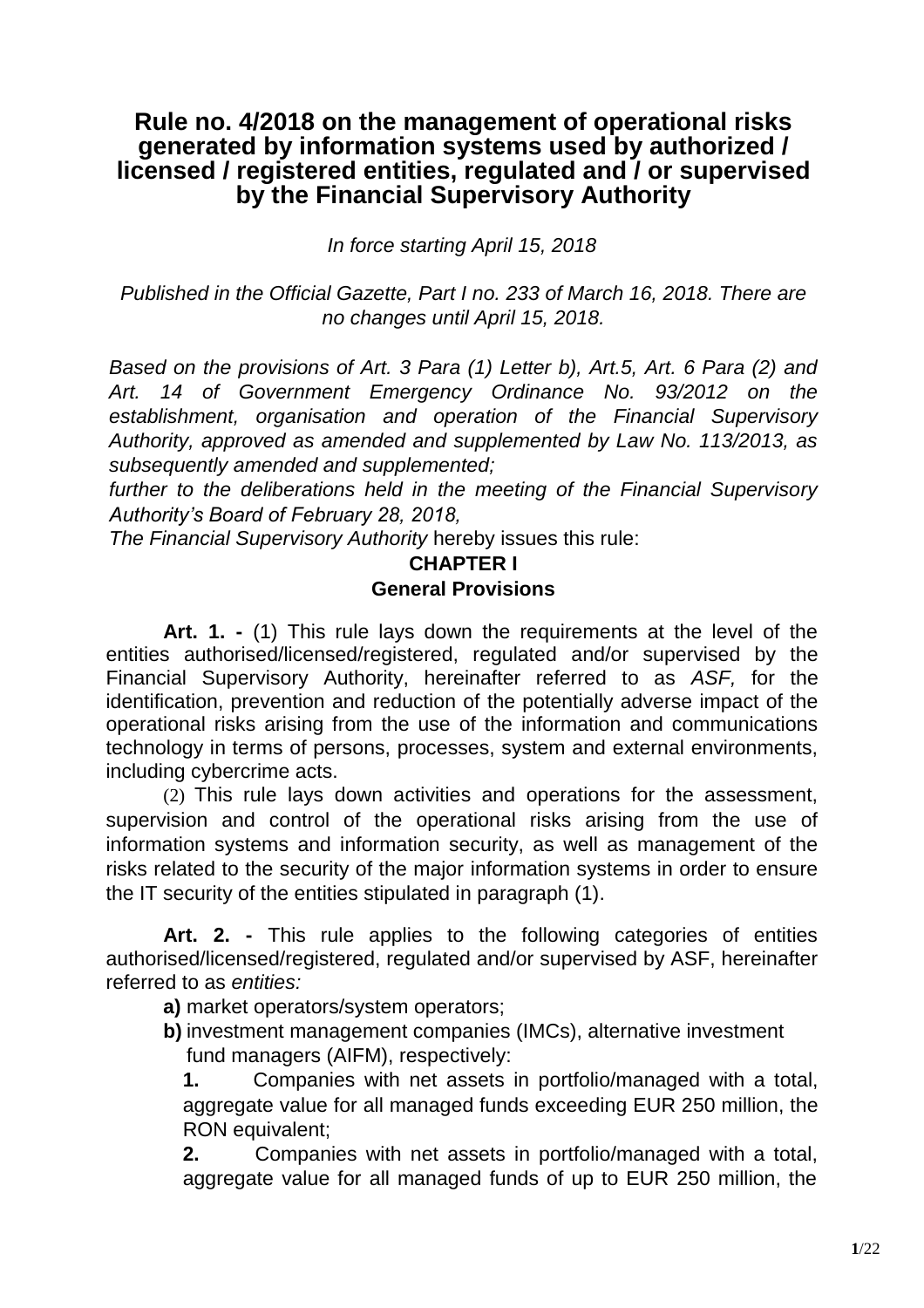RON equivalent;

**c)** central depositories, clearing houses/central counterparties;

- **d)**intermediaries investment firms (SSIFs), branches of intermediaries of other non-member States and credit institutions of Romania authorised by the National Bank of Romania in accordance with the bank legislation and registered in ASF's public registry as intermediary, i.e.:
- 1. intermediaries as independent operator;

2. SSIFs significant in terms of size, internal organization and nature, expansion and complexity of activity, according to specific regulations;

3. intermediaries providing related safe custody and management services of financial instruments on behalf of clients, including custody and related services, such as the administration of funds or guarantees;

4. intermediaries using trading facilities through the Internet (ADP/AS) platforms through which clients' orders are taken and sent;

5. intermediaries as market makers and/or liquidity providers;

6. intermediaries dealing on own account and not covered by the categories referred to in Items 1-5;

7. intermediaries not dealing on own account and not covered by the categories referred to in Items 1-5;

**e)** traders;

**f)** Investors Compensation Fund, Policyholders Guarantee Fund and Private Pension System Rights Guarantee Fund;

- **g)** insurance/reinsurance undertakings;
- **h)** insurance/reinsurance brokers;
- **i)** The Motor Vehicle Insurance Bureau in Romania
- **j)** entities carrying out depository activities of the units of undertakings for collective investment and the assets of private pension funds;
- **k)** private pension funds management companies.

**Art. 3. - (1)** The entities referred to in art. 2 have the obligation to identify all the major information systems used on both components, namely the hardware and software infrastructure, which are essential in the work carried out by them.

**(2)** The major information systems referred to in paragraph (1) shall include, but are not limited to, the following, depending on the type of the entity:

**a)** information systems necessary for the smooth running of the activity authorized / approved by ASF:

- **1.** trading systems / alternative trading systems;
- **2.** clearing, settlement, depositary and custody systems;
- **3.** platforms / applications for trading or distribution by internet or telephone;
- **4.** management systems of policyholders;
- **5.** management and underwriting systems of insurance contracts;
- **6.** recording and management systems for claim files;
- **7.** platforms for the issuance of insurance contracts;
- **8.** systems for the calculation of fees;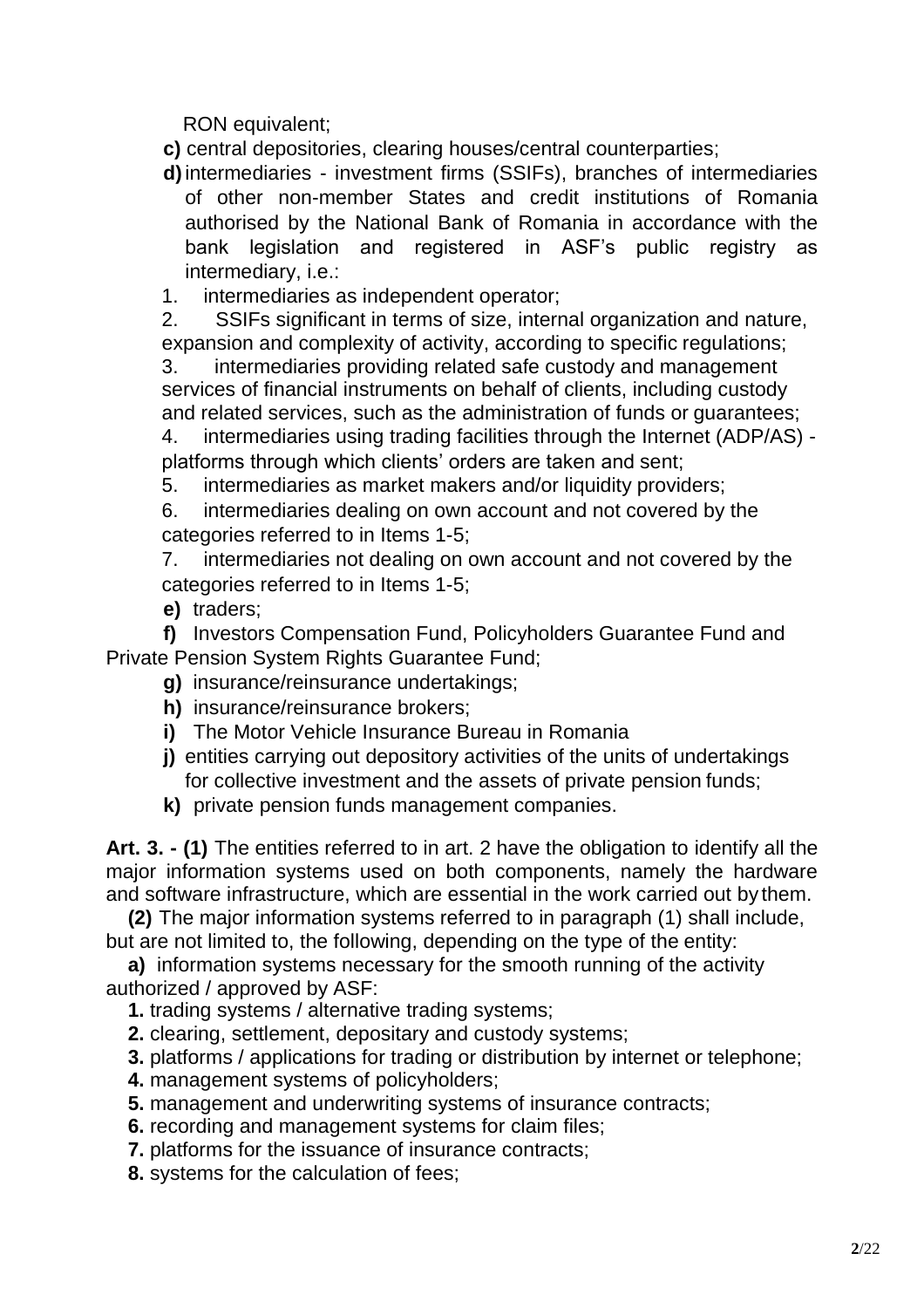**9.** reinsurance contracts management systems;

**10.** management systems for participants in private pension funds;

**11.** portfolio management systems for financial instruments of private pension funds;

**12.** call-center systems;

**13.** online applications used for dissemination and to inform customers, such as accessing online accounts;

**14.** back-office information systems other than those falling under points 1 to 13 ;

**b)** internal systems to ensure reporting to ASF and other financial market institutions / entities;

**c)** information systems used in the entity's financial-accounting activity, such as accounting programs;

**d)** electronic voting systems and other IT systems with significant implications for the entity's governance system, such as teleconferencing / videoconferencing systems used in remote meetings of the Board of Directors / Supervisory Board;

**e)** information systems with impact on the business continuity and disaster recovery plan;

**f)** central business applications other than those falling letters under a) -e);

**g)** computer infrastructure used for major IT systems hosted at data center locations.

**(3)** Entities are required to compile and update permanently a register with the major information systems identified in accordance with paragraphs (1) and  $(2)$ .

**(4)** The register, prepared in accordance with the provisions of paragraph (3) shall be subject to verification by the IT auditor.

**Art. 4. -** Entities shall extend the scope of the IT audit to other systems in the situations referred to in Art. 29 para. (1).

**Art. 5.** - (1) The provisions of this rule shall be applied by the entities according to the risk category established by ASF in accordance with Art. 10 and 11 and in relation to the internal risk assessment based of the best practices in the field.

(2) The risk category corresponding to each type of entity shall be established by ASF depending on the nature, size and complexity of such entity's activity, as well as on the risks they may pose, and the impact on the activity.

**Art. 6.** - (1) Entities shall annually assess and continuously monitor the operational risks arising from the use of major information systems, prioritize resources, implement information security measures and monitor their effectiveness through the application of risk management.

(2) The manner of implementation of the information security measures provided for in par. (1) shall be determined by each entity, depending on the risk profile, risks identified, incidents occurred, in accordance with the applicable legal requirements.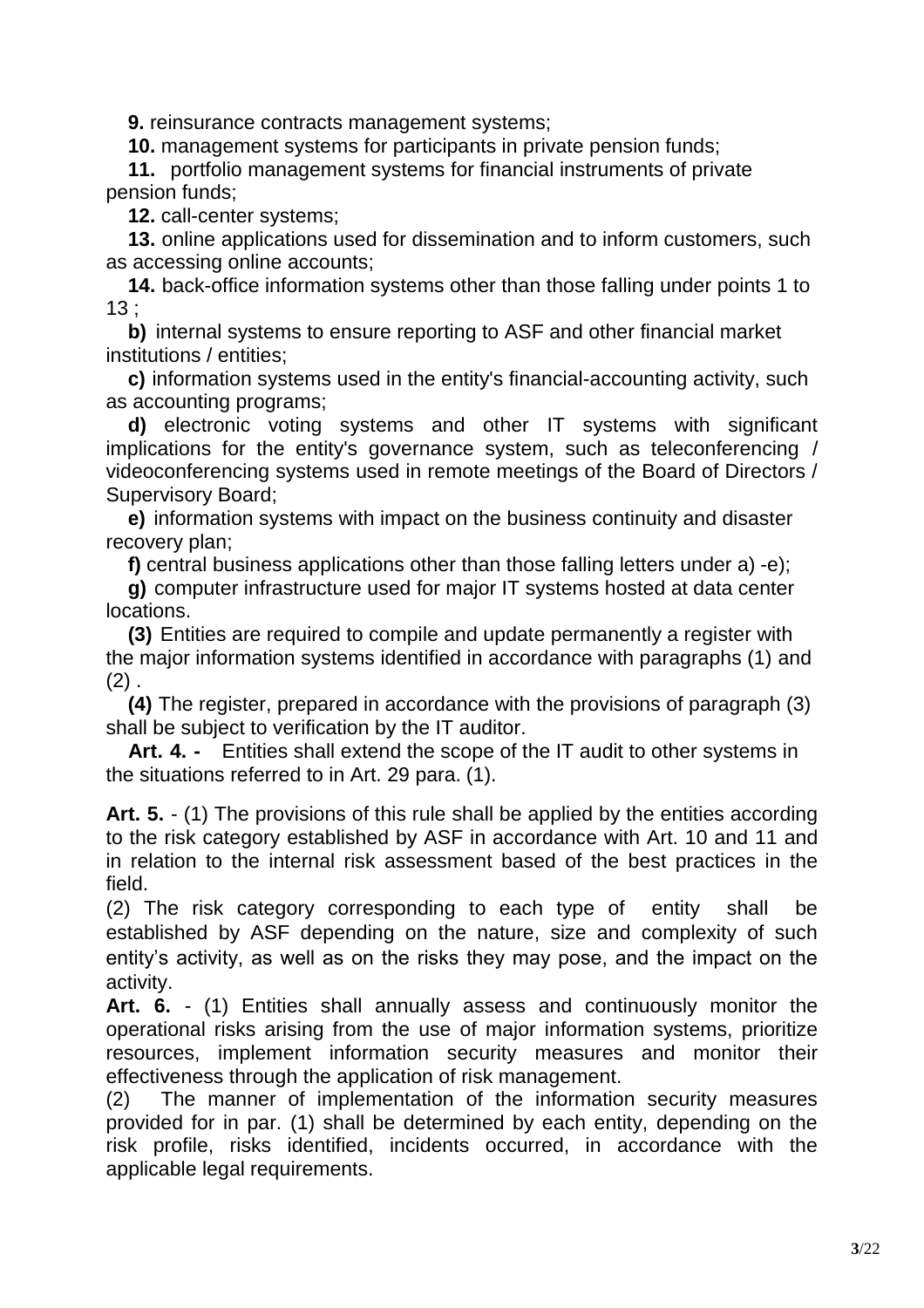**Art. 7. -** Entities shall participate in the collection, analysis, monitoring and reporting of IT security events within the system to be developed by ASF

**Art. 8. -** The terms and expressions used in this Rule shall have the meaning given in Annex no. 1.

## **CHAPTER II Classification of Entities in Risk Categories**

**Art. 9.**- (1) For the purposes of this rule, each of the entities referred to in Art. 2 shall be classified in one of the following risk categories:

- **a)** "major risk",
- **b)** "significant risk".
- **c)** "medium risk",
- **d)** "low risk".

**Art. 10. -** The classification of the entities referred to in art. 2 letters a) - j) in the risk categories mentioned in art. 9 is done as follows:

**a)** in the category of major risk the entities referred to in art. 2 letter a) , letter c) , letter d) pt. 1 and letter i) ;

**b)** in the important risk category the entities referred to in art. 2. letter d) pt. 2, 4 and 5 , letters g) and j) ;

**c)** in the category of medium risk the entities referred to in art. 2 letter b) point 1 , letter d) pt. 3 and pt. 6 and letter f) ;

**d)** in the low risk category the entities referred to in art. 2 letter b) point 2 , letter d) pt. 7 , letters e) and h) .

**Art. 11. -** The classification of the entities referred to in art. 2 letter k) shall be carried out individually in the risk categories provided under art. 9, according to the provisions of art. 44 par. (4) letter e) and Art. 51 of Rule no. 3/2014 on the internal control, internal audit and risk management in the private pension system issued by the Financial Supervisory Authority's Board.

**Art. 12.** The classification and re-classification of the entities referred to in Art. 2 letter b) shall be made in January of each calendar year, based on the total value of the assets in the portfolio/managed on the last working day of the previous year.

**Art. 13.** The classification and re-classification of the entities referred to in Art. 2 letter d) shall be made in January of each calendar year, on the basis of the activity authorised by ASF and possession of status of market maker/liquidity provider on the last working day of the previous year.

**Art. 14**. An entity that carries out several types of activities authorized by ASF and falls into several risk categories of those specified in art. 9 comply with the highest risk category obligations established by this rule.

## **CHAPTER III Provisions on mandatory activities carried out by entities**

**Art. 15.** - (1) Entities shall carry out at least the mandatory activities corresponding to each risk category as referred to in Art. 9, as listed in the table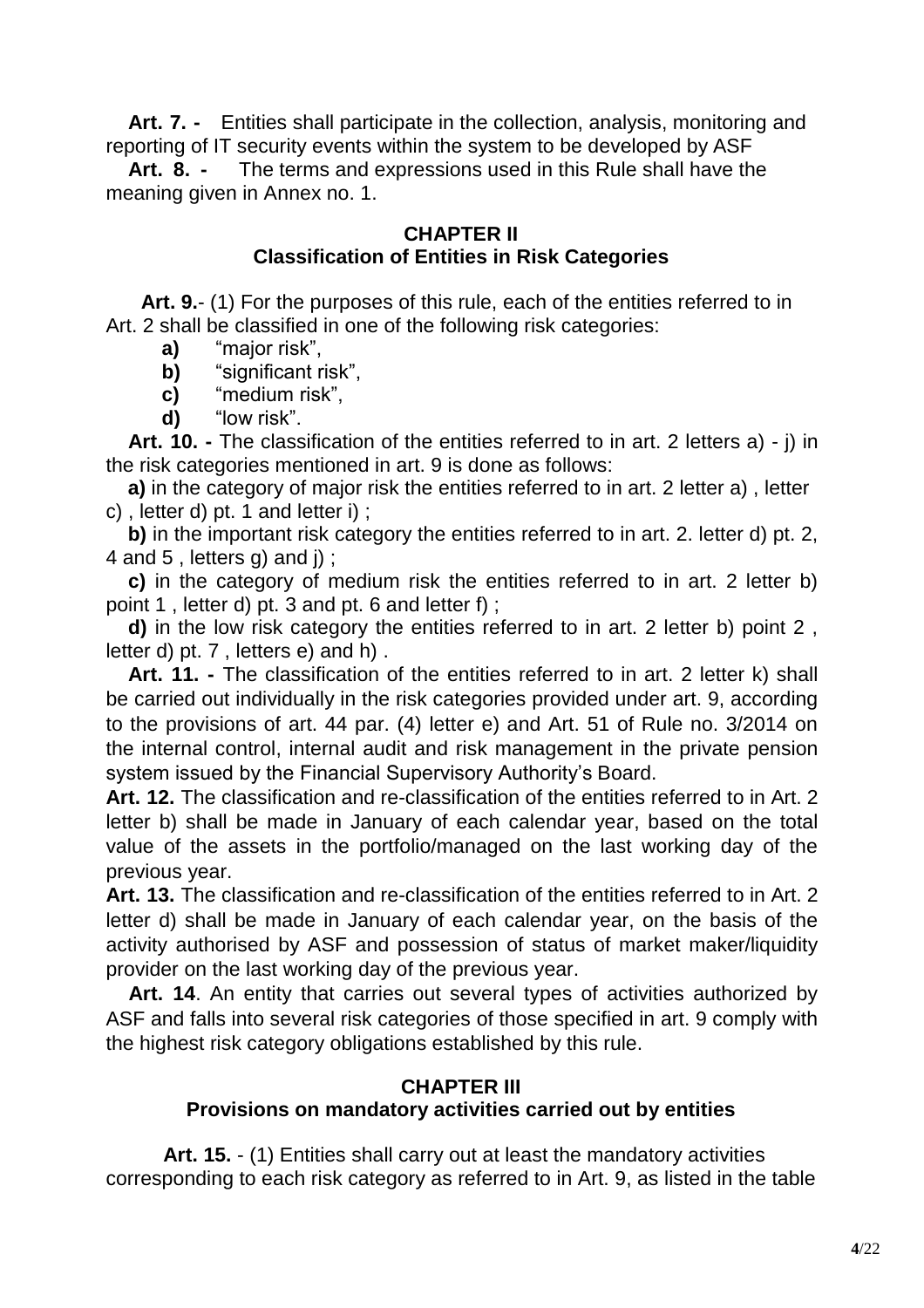of Annex No. 2.

**(2)** Entities are required to conduct a vulnerability scan every year.

**(3)** The penetration tests found in the table of annex no. 2 to letter B) point 8 letter c) have the objective of testing the security of the applications included in the audit, testing the security of the operating systems used within the entity, and testing the network infrastructure security, as well as testing the vulnerabilities identified by the security scan.

**(4)** Entities are required to ensure that the following are conducted in the IT audit period, without limitation to: external penetration tests, internal penetration tests, and social engineering tests.

**(5)** ASF will publish on its website a guide that contains details and parameters on how to implement the mandatory activities provided for in paragraph (1). The guide is indicative and can be updated by ASF according to good practice in the field.

**Art. 16.** - (1) With respect to the activity carried out, the entities shall ensure that the information systems meet at least the following requirements:

- a) ensure the integrity, confidentiality, authenticity and availability of data in accordance with the risk category of the information system defined internally by the entity, and the processing thereof in accordance with ASF's regulations, taking into account the possibility to update the same according to the changes in the applicable law;
- b) ensure that the contents of the information indicated in the reporting forms, as provided for in the specific legislation, as well as other reports required by ASF's regulations, are complied with;
- c) ensure the storage and retention of the data recorded and logged by the trading systems, corresponding to issuing insurance contracts/approval of claims files and back-office systems for a period of time in accordance with the applicable laws in force. The data storage system shall ensure that these data may be transmitted or made available to ASF, upon request;
- d) ensure particulars of the data subject to processing or verification and precise identification of the time when entries were made and the identification of the system users at that moment;
- e) ensure the confidentiality and protection of information and programs through passwords, identification codes for access to information, as well as backups for the programs and information held;
- f) ensure security and control mechanisms of major information systems, to preserve the safety of stored data and information, files and databases, including in the case of the risk events.
- g) ensure the reconstruction of the reports and information subject to verification;
- h) ensure the possibility of restoring data archived on external digital media such as, but not limited to, information, input data, financial statements.
- **(2)** Entities are required to ensure that the following requirements are met:
	- **a)** multiple people cannot be multiple-logged on the same application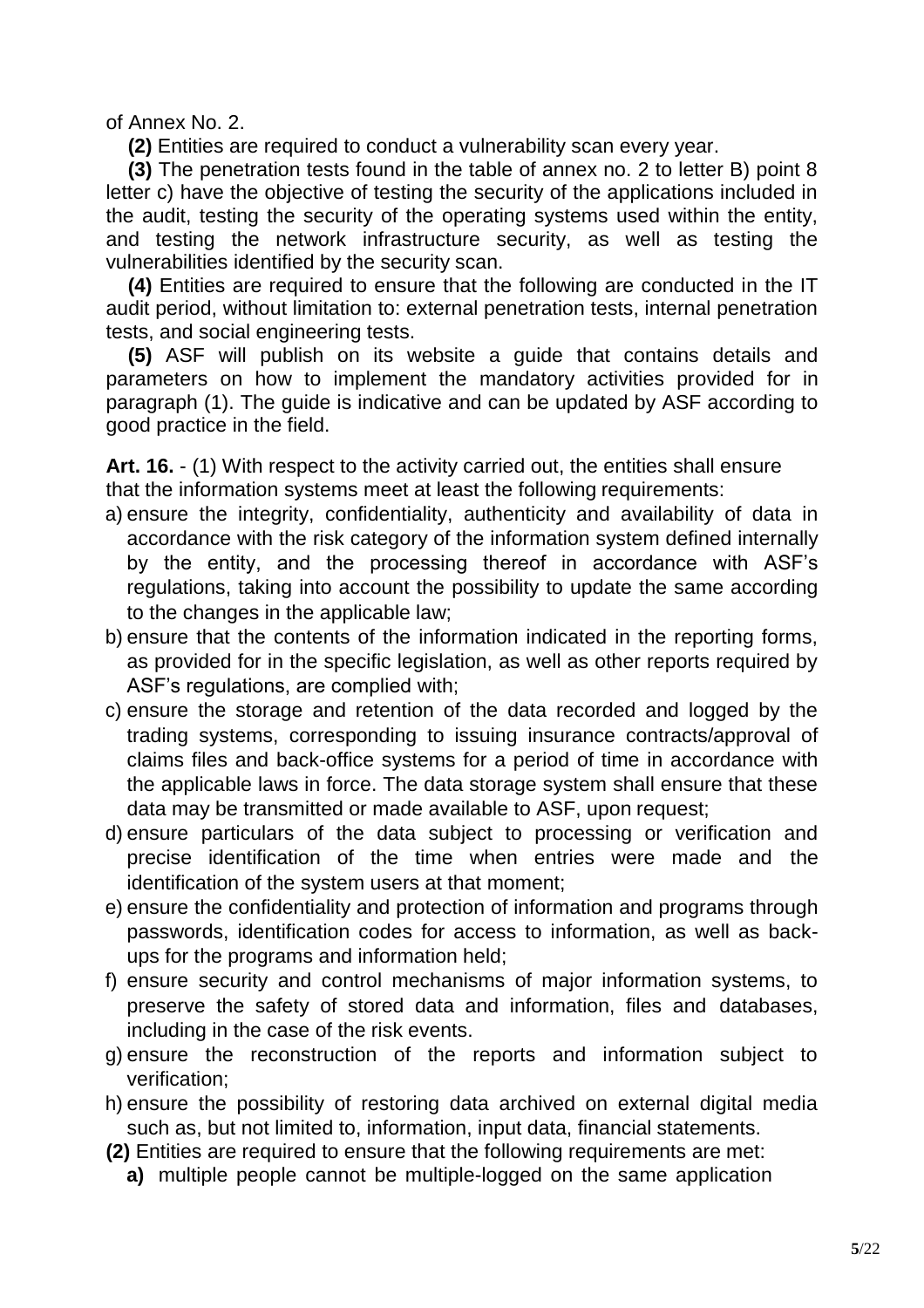account.

**b)** non-disclosure of credentials, passwords or any other authentication system by their users;

**c)** use of personalized credentials only for authorized / registered staff;

**d)** logging, monitoring and archiving in accordance with specific regulations in the field so as to ensure control of users' access, place of access and accessed data, including personal data;

**e)** using authentication systems that use at least two factors;

**f)** ensure that authorized users do not provide authentication items to third parties.

**Art. 17. - (1)** Entities are required to annually test the IT security incident response plan.

**(2)** The IT security incident response plan must provide for simulation of a computer security incident and cover all IT systems and networks used by the entity.

**Art. 18. - (1)** Entities have the obligation, within maximum 45 days after the completion of the testing provided for in art. 17, to draw up a test report containing, but not limited to, the following information:

**a)** the implementation method of each stage of the IT security incident response plan;

**b)** how to manage internal and external communication throughout testing;

**c)** the causes and the real / potential impact of the IT security incident on the data of the entity;

**d)** suggestions to improve security measures for IT incidents;

**e)** suggestions to improve the IT security incident response plan.

**(2)** The test report provided in paragraph (1) shall be kept at the office of the entity that is required to present it to the IT auditor and to ASF at the request of the latter.

**Art. 19. -** Major IT systems that provide intermediaries and their customers with access to electronic trading platforms as well as major IT systems that highlight clearing, settlement and registry operations for financial instruments and operations with these instruments shall ensure, without limitation to:

**a)** the security and integrity of the data processed by using a way of securing of both data sent to electronic trading platforms and to clearing, settlement and registry platforms as well as the data received from these platforms;

**b)** mechanisms to ensure non-repudiation of the data sent and received;

**c)** real-time logging of information about orders sent for execution, the status of these orders, and the changes that are brought to these orders in the course of their existence by customers and intermediaries using these major information systems;

**d)** mechanisms of non-repudiation of the integrity of registration of major information system operations.

**Art. 20.** - Information systems that provide access to IMCs and AIFMs and their investors access to electronic platforms of distribution of shares shall ensure at least, but not limited to:

a) the security and integrity of the data processed through the use of a security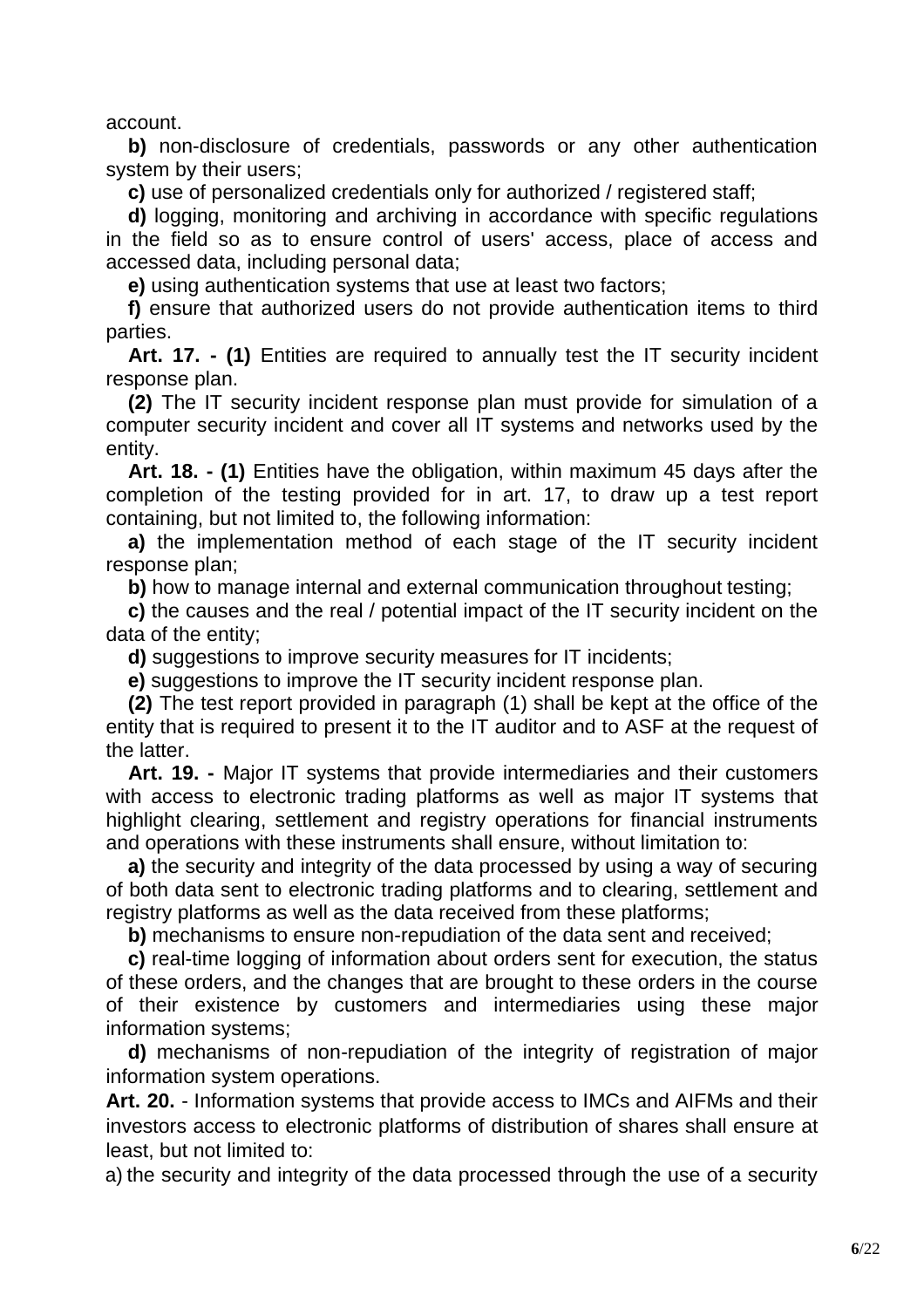method, on the data sent to electronic platforms of distribution of shares;

- b) mechanisms to guarantee non-repudiation of the data sent and received;
- c) the real-time logging of information on the instructions of investors sent to IMC/AIFM;
- d) mechanisms for non-repudiation of the integrity of the registration of information system operations.

## **CHAPTER IV**

## **Auditing and Testing Major Information Systems**

## **Section 1**

## Provisions on the IT Audit

**Art. 21.** - (1) The entities have the obligation to audit major information system, as follows:

**a)** the entities in the high risk category have the obligation to externally audit major IT systems used, with annual frequency so that the audit period is a calendar year, starting with the first month of January following the end of the period previously under IT audit;

**b)** entities in the important risk category have the obligation to audit, externally or with internal certified resources, the major information systems used every 2 years so that the period under audit is 2 consecutive calendar years starting with the first month of January after the end date of the period previously under IT audit;

**c)** entities in the medium risk category have the obligation to audit, externally or with internal certified resources, the major information systems used every 3 years so that the period under audit is 3 consecutive calendar years starting with the first month of January after the end date of the period previously under IT audit;

**d)** entities in the low risk category have the obligation to audit, externally or with internal certified resources, the major information systems used every 4 years so that the period under audit is 4 consecutive calendar years starting with the first month of January after the end date of the period previously under IT audit

**(2)** The IT audit period is the period between two successive audits.

**Art. 22. –** The entities which carry out the audit with certified internal resources have the obligation to use certified IT auditing personnel employed within the entity or within a company within the same financial group, in compliance with the provisions of this rule and with internationally certified methodologies.

**Art. 23.** The external audit shall be carried out on the basis of an IT audit contract concluded between the entity that requested the auditing and an external auditor registered the List of external IT auditors kept by ASF according to Art. 38.

(2) Entities may not contract the IT audit with the same external IT auditor for more than 3 consecutive audits of those referred to in art. 21.

**Art. 24.** The entity has the obligation to ensure that the IT audit contract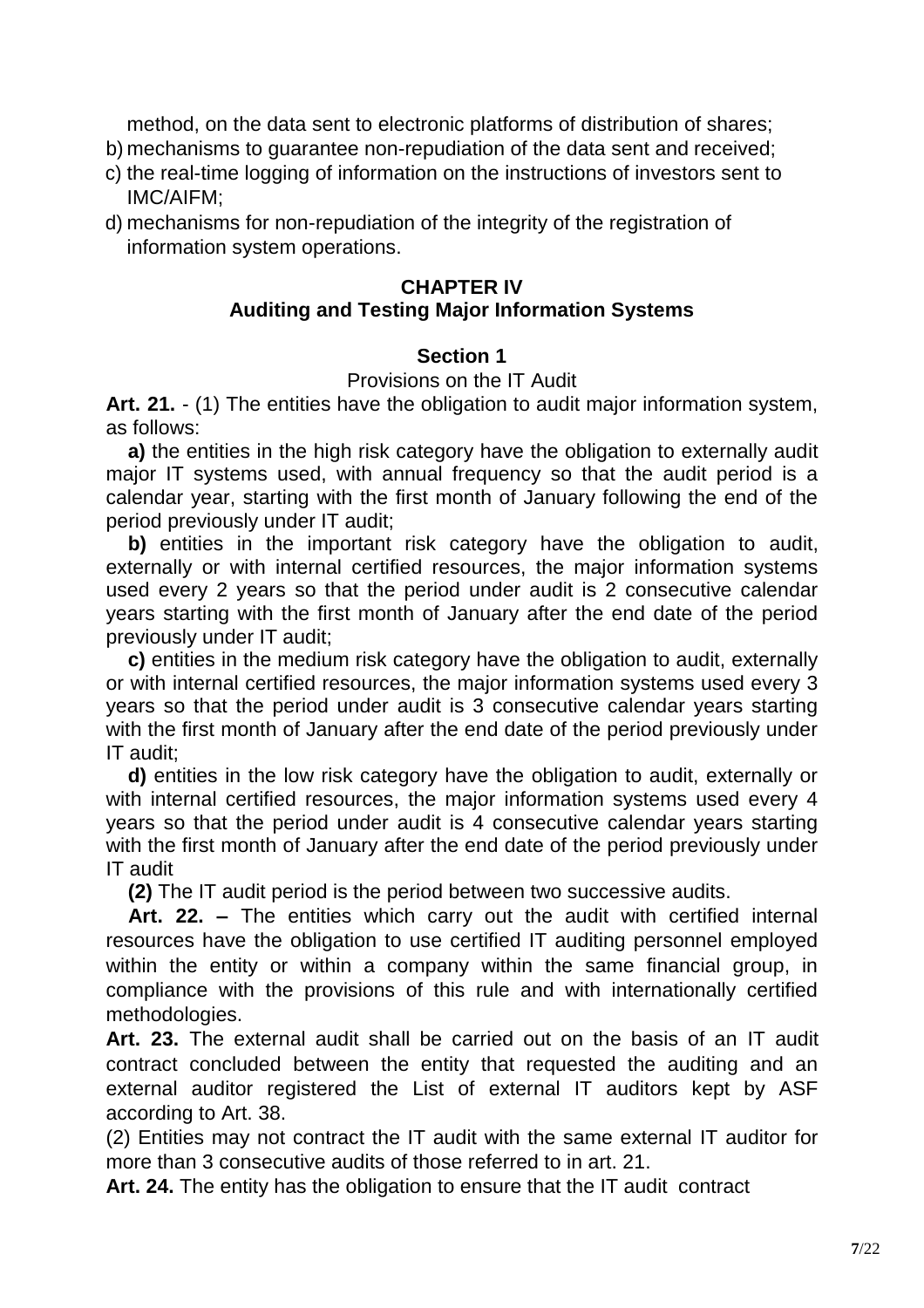includes mandatorily the clauses relating to the fact that the external IT auditor is required to meet the requirements necessary to carry out the audit of major information systems, in accordance with the provisions of this rule and with the good practices in the field.

**Art. 25.** The external IT auditor shall notify in writing to ASF in the shortest time possible, however, not later than 10 days starting the finding, of any fact or act in connection with the major information systems used by the entity, which:

a) is likely to affect the continuity of the business of the entity being audited;

b) may lead to a qualified audit opinion, to the impossibility of expressing a professional opinion or a negative opinion.

**Art. 26.** - At the written request of ASF, the external IT shall provide ASF, within maximum days as of the request, with the following:

a) any report or document which has been brought to the attention of the audited entity;

b) a statement of the reasons for the termination of the IT audit contract, regardless of their nature;

c) any other information or documents required in connection with the external IT audit work.

**Art. 27. -** The IT auditor carrying out the IT audit activity to the entities referred to in Art. 2 has the obligation to prepare and present to the management of the entity a situation of the deficiencies and vulnerabilities identified.

**Art. 28. -** Upon completion of the IT audit, IT auditors are required to prepare an IT audit report accompanied by annexes covering at least the elements set out in the reporting model set out in Annex no. 3, without limitation to those.

**Art. 29. - (1)** ASF may impose on the entity an obligation to audit any IT systems if:

**a)** following the findings it results that the entity did not carry out all the minimum required activities for the risk category in which it was classified, according to the provisions of art. 10 or 11, or the activities carried out are of a formal nature;

**b)** believes that additional investigations are needed at the level of IT systems.

**(2)** The establishment by the ASF of the obligation to audit other IT systems according to par. (1) also includes the deadline by which the entity is required to send to ASF the audit report and this deadline may not exceed 90 days from the date of the requirement to audit other information systems by ASF.

**Art. 30. -** Entities, including those performing IT audit with certified internal resources, are required to take all necessary measures to avoid conflicts of interest that may arise in conducting IT auditing.

**Art. 31. -** Entities, including those performing IT audit with certified internal resources, are required to ensure that the IT audit activity is independent of the audited activity in order not to compromise its objectivity, and that IT auditors are independent and objective in all aspects of the IT audit activity.

**Art. 32. -** In applying the provisions of art. 31, the entities performing the IT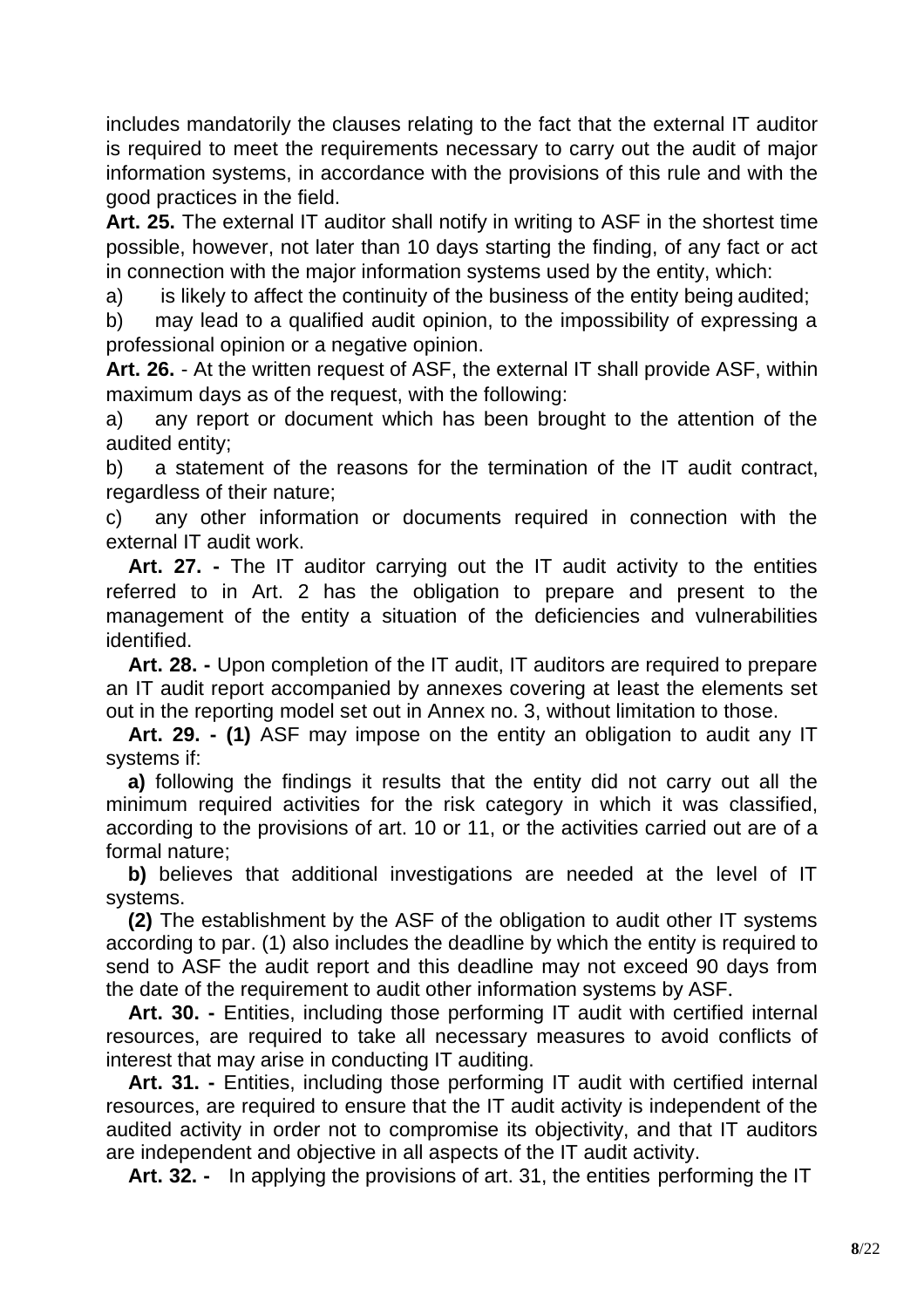audit with certified internal resources are obliged to:

**a)** ensure that the IT auditor notifies ASF in writing as soon as possible, but not later than 10 days after the finding, of any fact or act relating to the major information systems uses by the latter and which is likely to affect continuity of the activity of the audited entity or may lead to a qualified audit opinion, to the inability to express an audit opinion or to a negative audit opinion;

**b)** present at the request of ASF within 10 days, any report or document that has been brought to the attention of the audited entity or any other information or documents requested in connection with the IT audit activity.

**Art. 33. -** Entities, including those performing IT audit with certified internal resource, are required to provide the IT auditor with integral, appropriate, relevant and timely information in order to enable the IT auditing to be carried out in good working order.

**Art. 34.** - Compliance with the provisions of art. 25 and 26 is not contrary to the ethical and professional provisions, does not constitute a breach of professional secrecy imposed by contractual clauses or legal provisions and shall not entail any liability of the natural person/entity concerned.

#### **Section 2**

#### **Testing major information systems**

**Art. 35. - (1)** The entity has the obligation to keep track of the following major changes to major information systems:

**a)** the complete change of major information systems / programs;

**b)** outsourcing IT services;

**c)** changing electronic archiving, restoring or synchronizing processes of databases.

**(2)** In the event of decommissioning of a major information system, the entity is required to request an IT audit with certified internal or external resources addressing the systems to be decommissioned.

**Art. 36. - (1)** The entity has the obligation to test major information systems prior to first use and during any changes in their lifecycle, regardless of whether they are made with internal resources or by external suppliers.

**(2)** The result of the tests provided for in paragraph (1) is recorded in an IT test report that includes, but is not limited to, the following:

**a)** testing team;

**b)** the purpose of testing;

**c)** the testing period;

**d)** description of the computer program tested;

**e)** identifying used applications and people involved;

**f)** analysis of the risks involved in acquiring or modifying the computer program, possible vulnerabilities and associated risk mitigation measures, by system or computer program controls;

**g)** a description of the manner in which the tests, test scenarios were carried out, the relevant rules or standards applied and the result of the test;

**h)** the conclusion of the test team;

**i)** signature of test team members.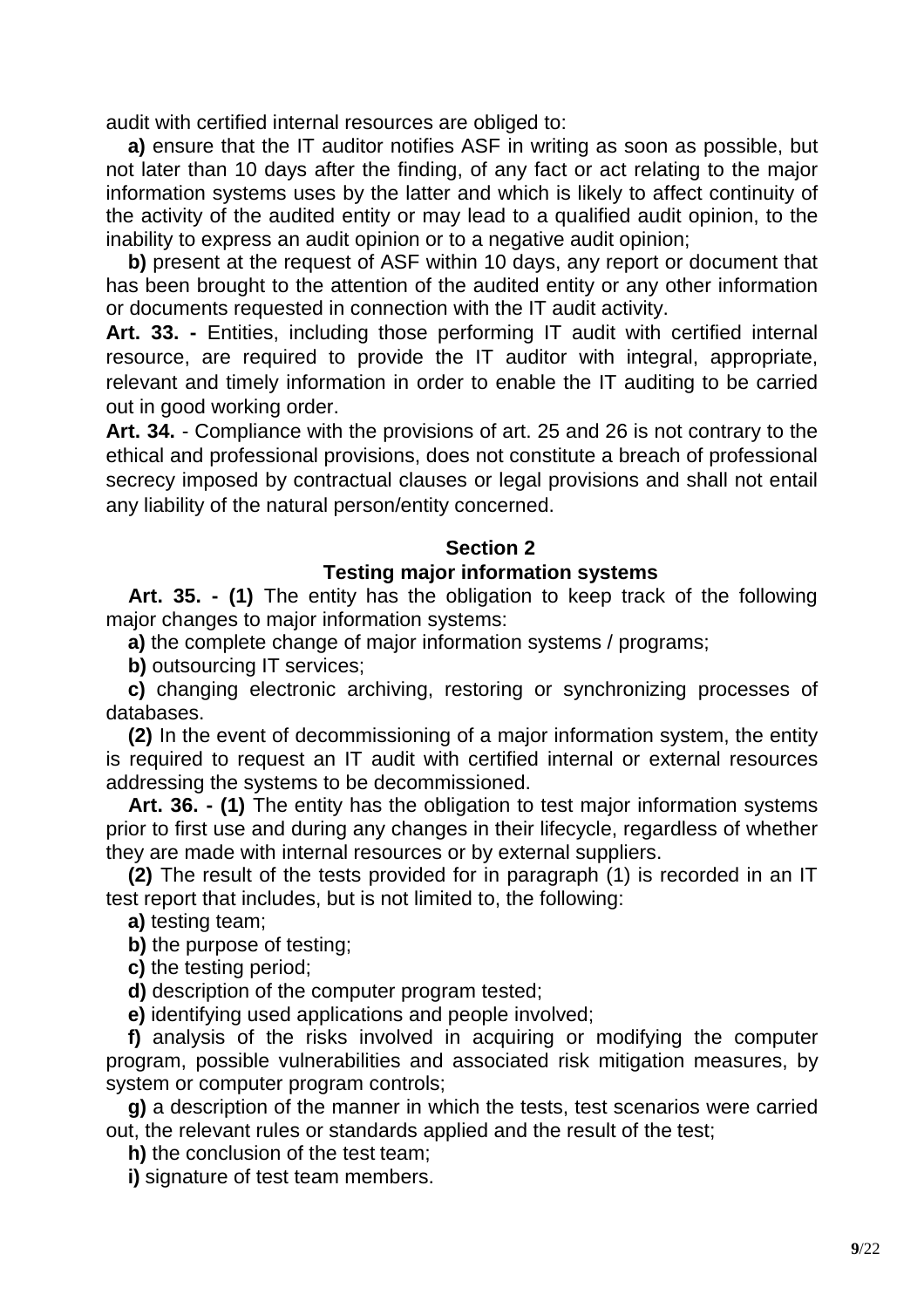**Art. 37. -** The entity is required to maintain the IT test reports for at least 5 years after the decommissioning of the major IT system and to make them available to ASF or the IT auditor upon request.

## **CHAPTER V**

Registration of the external IT auditor

**Art. 38.** - The external IT auditor, seeking to provide IT services to the entities to which the provisions of this rule apply is required to be listed in the List of external IT auditors maintained by ASF.

**Art. 39.** In order to be included in the list provided for in art. 38, the external IT auditor shall submit to ASF a request stating the sector(s) in which the entities for which it intends to provide IT audit services operate, together with the documentation that should include the following, as applicable:

**a)** the external IT auditor's identification data:

**1)** the full name/name and address/office (full address);

**2)** the address where it pursues its business;

**3)** the telephone/fax, email, website address;

**b)** in the case of the IT certified auditor who is a natural person and of the representative of the external IT audit company, who will sign the audit report, the following documents shall be submitted, as applicable:

1. the copy of the IT auditor's identity card;

2. the IT auditor's curriculum vitae, dated and signed, including the professional experience with the presentation of professional experience in IT external auditing of information systems;

3. the copy of the IT auditor certification, signed as true to the original, which will include the expertise in external IT auditing of information systems;

4. proof of experience and expertise in the field of external IT auditing of information systems;

5. a certificate of good standing issued by the National Trade Register Office, with the up-to-date status of the legal entity, in original copy;

6. the valid criminal record certificate and fiscal record certificate – in original copies;

7. the external IT auditor's professional liability insurance contract, for the minimum insured amount of EUR 100,000 valid on the date of submission of the documentation, in copy;

8. the copy of the payment document of the registration fee in ASF's Public Registry.

**Art. 40**. - Registering the external IT auditor in ASF's List of external IT auditors or the reasoned refusal of registration, shall be carried out no later than 30 calendar days after receipt of the applicant's complete file.

**Art. 41** - Any modification to the documentation referred to in art. 39 letter b) points 1, 3, 5, 6 and 7 shall be notified to ASF no later than 30 calendar days from the date of the modification.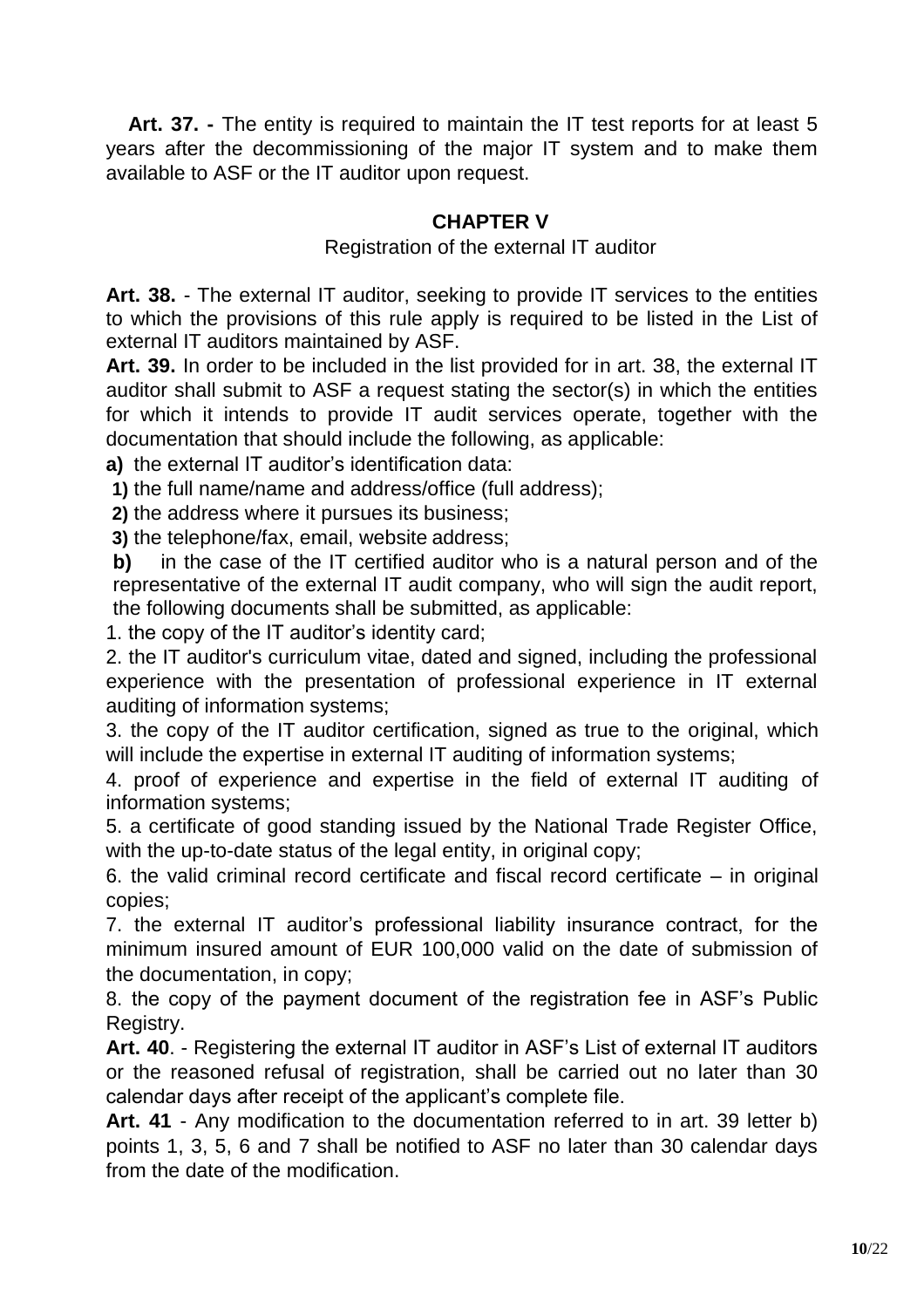**Art. 42** - ASF shall deregister from the list provided for in art. 38 the external IT auditors in any of the following cases:

**a)** upon their request;

**b)** in the case of liquidation or initiation or insolvency;

**c)** in the case of breach of provisions of Art. 25, 26, 28 and 41;

**d)** in the case of breach of the provisions of this rule.

**Art. 43.** - For all situations referred to in Art. 42 letters c) and e), ASF shall send the external IT auditor a prior notice informing the latter of the facts leading to his deregistration by ASF from the List of external IT auditors.

## **CHAPTER VI**

Requirements for External Providers and Outsourced IT Service Providers for Major Information Systems

**Art. 44** - Any outsourcing is carried out in compliance with the laws applicable to the relevant entity.

**Art. 45**. - Where there are no other legal provisions applicable to the entity regarding the outsourcing of IT services, and in all cases where the services of external providers are used, for all the major information systems, the entity is required to notify ASF on the external provider or the outsourced IT service provider within 14 days after the conclusion of the agreement with the latter.

**Art. 46. –** (1) The notification referred to in art. 45 shall include the following information and documents, as applicable:

a) the description of the services provided/outsourced;

b) the provider's identification data:

**1.** the company's office - full address

**2.** the telephone/fax number, email, Website;

c) a certificate of good standing issued by the National Trade Register Office, with the up-to-date status of the legal entity, or its equivalent for foreign providers registered in other states, in original or certified true copies;

d) documents according to the type of service or activity carried out, as follows:

**1.** SR ISO/IEC 27001 or certifications for equivalent standards – for all the providers;

**2.** certifications for the provision and development of computer software;

**3.** certifications for the provision of outsourced services;

**4.** proof of compliance with TIA-942 level 2 technical requirements or equivalent for the provision of hosting or outsourcing services through data centers;

**5.** authorization for the provision of electronic archiving services through data centers;

**6.** certificates specific to the outsourced activities for the provision of outsourced cloud computing public services.

**(2)** The certifications provided for in paragraph (1) letter d) points 1, 2, 3 and 6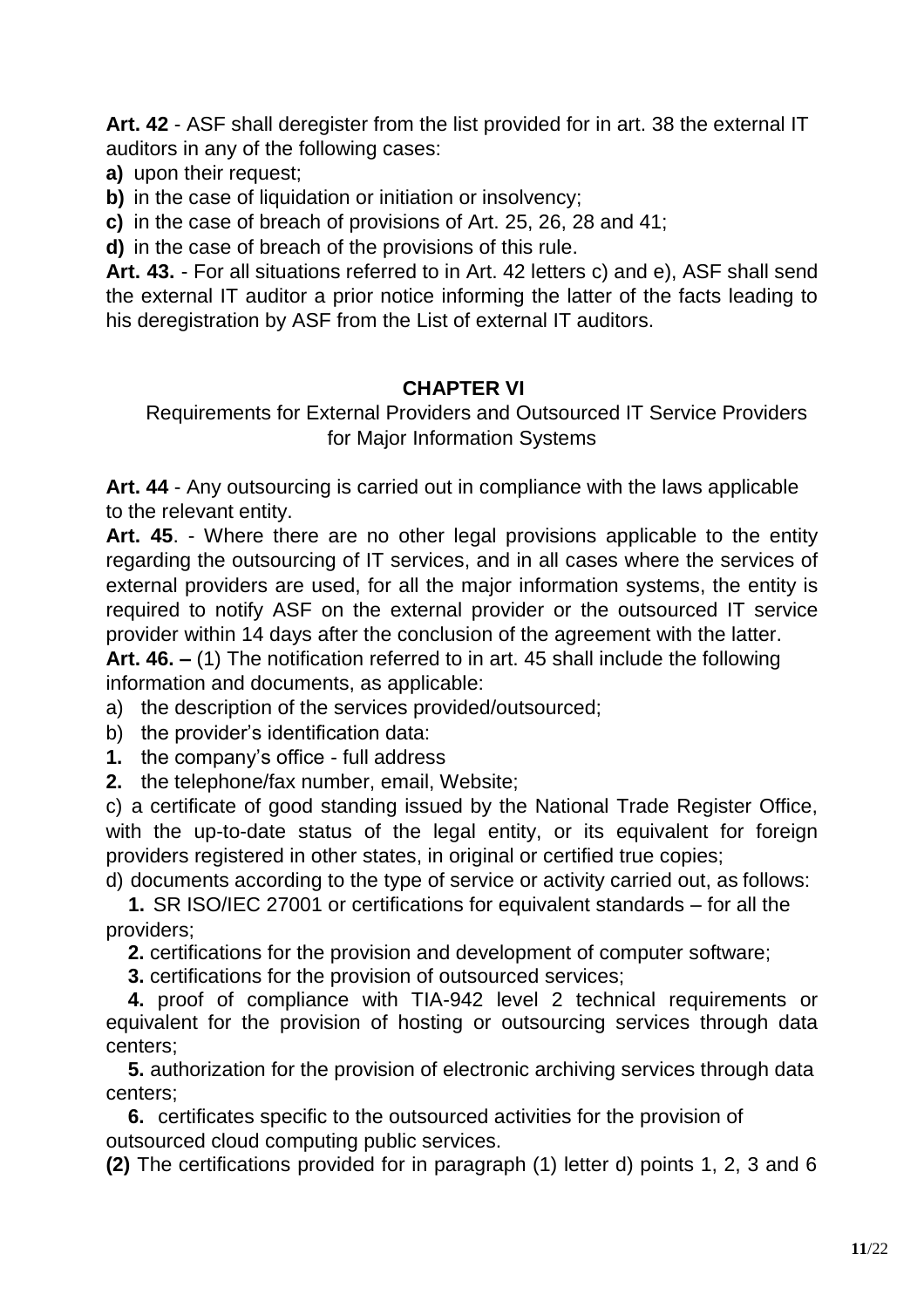must be issued by nationally and / or internationally recognized entities / bodies.

**Art. 47. -** The entity has the obligation, in case of modification of certain information and / or documents provided under art. 46, which may lead to impairment of outsourced services under the contract, to notify ASF and submit the original or copy of the modified documents within 90 days as of the change.

**Art. 48. -** For major information systems, the entity is required to ensure that outsourced IT service providers, including in the case of chain outsourcing, with the exception of communications, hardware, or software licensing providers, with strict regard to the outsourced activity :

**a)** allow the entity to comply with the provisions of this rule so that the outsourcing of certain activities does not violate the applicable laws;

**b)** submit at the request of ASF the manner in which the entity complies with the provisions of this rule;

**c)** allow ASF and the IT auditor to verify and / or audit its information systems in the context of the application of the provisions of this rule or provide the IT auditor an audit report prepared in accordance with ISAE 3402 or equivalent for the information systems made available to the entity.

#### **CHAPTER VII Reporting Requirements**

**Art. 49. -** The entity is required to prepare in accordance with the provisions of this rule and other relevant regulations and send the following reports to ASF:

**a)** the annual report on the internal assessment of operational risks carried out in accordance with the provisions of Art. 6 par. (1) until March, 31<sup>st</sup> of the current year;

**b)** the IT audit report prepared for the audited period for the IT audit carried out in accordance with Art. 21 until June 30<sup>th</sup>, of the current year, after the last year of the audit period, accompanied by the copy of the IT auditor's certificate signed for compliance with the original, valid at the time of the audit report;

**c)** annual electronic reporting with the indicators listed in annex no. 4, if these indicators are applicable and relevant to major information systems, by March  $31<sup>st</sup>$  of the current year, for the previous year.

**Art. 50. -** Where deficiencies / vulnerabilities are identified in accordance with the provisions of Art. 27 , the IT audit report provided for by art. 49 letter b) shall be sent to ASF together with the action plan showing how to remedy the deficiencies / vulnerabilities identified by the IT auditor.

**Art. 51. -** The reports referred to in art. 49 shall be sent to ASF in accordance with the reporting system communicated to them by each ASF organizational structure with supervisory responsibilities, on paper or in electronic format with extended electronic signature, as applicable.

#### **CHAPTER VIII**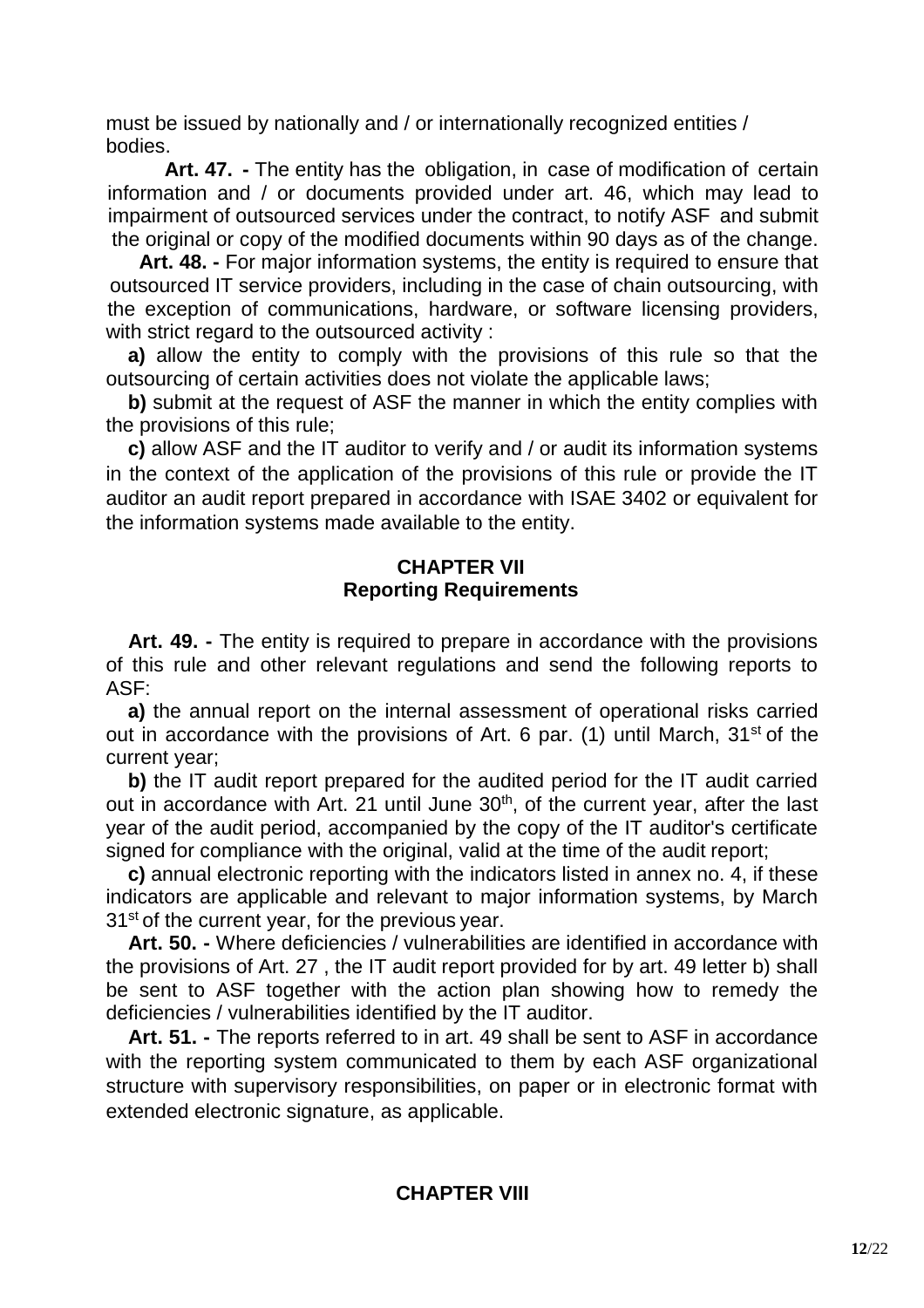### **Transitional and Final Provisions**

**Art. 52. -** The non **-** observance of the provisions of this rule by the entities provided in art. 2 represents a contravention according to the provisions of Law no. 32/2000 on the activity and supervision of intermediaries in insurance and reinsurance, with the subsequent amendments and completions, Law no. 237/2015 on the authorization and supervision of insurance and reinsurance activity, as subsequently amended, Law no. 297/2004 on the capital market, with the subsequent amendments and completions, Law no. 411/2004 on privately managed pension funds, republished, with the subsequent amendments and completions, Law no. 204/2006 on voluntary pensions, with the subsequent modifications and completions, according to the type of entity, of Law no. 187/2011 on the establishment, organization and operation of the Private Pension System Rights Guarantee Fund, Law no. 213/2015 on the Policyholder Guarantee Fund and Law no. 132/2017 on the compulsory insurance against civil liability for the damage to third parties caused by vehicle and tram accidents.

**Art. 53. - (1)** Starting 2018, the entities have the obligation to observe the reporting deadlines provided for in art. 49 .

**(2)** The Romanian Motor Insurers' Bureau shall make the first reports for the year 2018 starting with 2019, within the deadlines provided for in art. 49 .

**Art. 54. - (1)** The provisions of this rule shall apply to entities that do not have an ongoing IT audit on the date of publication of this rule in the Official Gazette of Romania, Part I.

**(2)** The IT audit in progress at the date of entry into force of this rule shall continue in accordance with the regulations in force at the time of the commencement of the IT audit.

**Art. 55. -** Annexes no. 1 - 4 are an integral part of this rule.

**Art. 56. -** This rule shall be published in the Official Gazette of Romania, Part I, and shall enter into force within 30 days from the date of its publication.

**Art. 57**. - On the date of entry into force of this rule, the Rule of the Financial Supervision Authority no. 6/2015 on the management of operational risks arising from the information systems used by the entities regulated, authorised/licensed and/or supervised by the ASF, published in the Official Gazette of Romania, Part I, no. 227 of April 3, 2015, as amended and supplemented, shall be repealed.

#### **Chairman of the Financial Supervisory Authority,**

#### **Leonardo Badea**

Bucharest, February 28, 2018 No. 4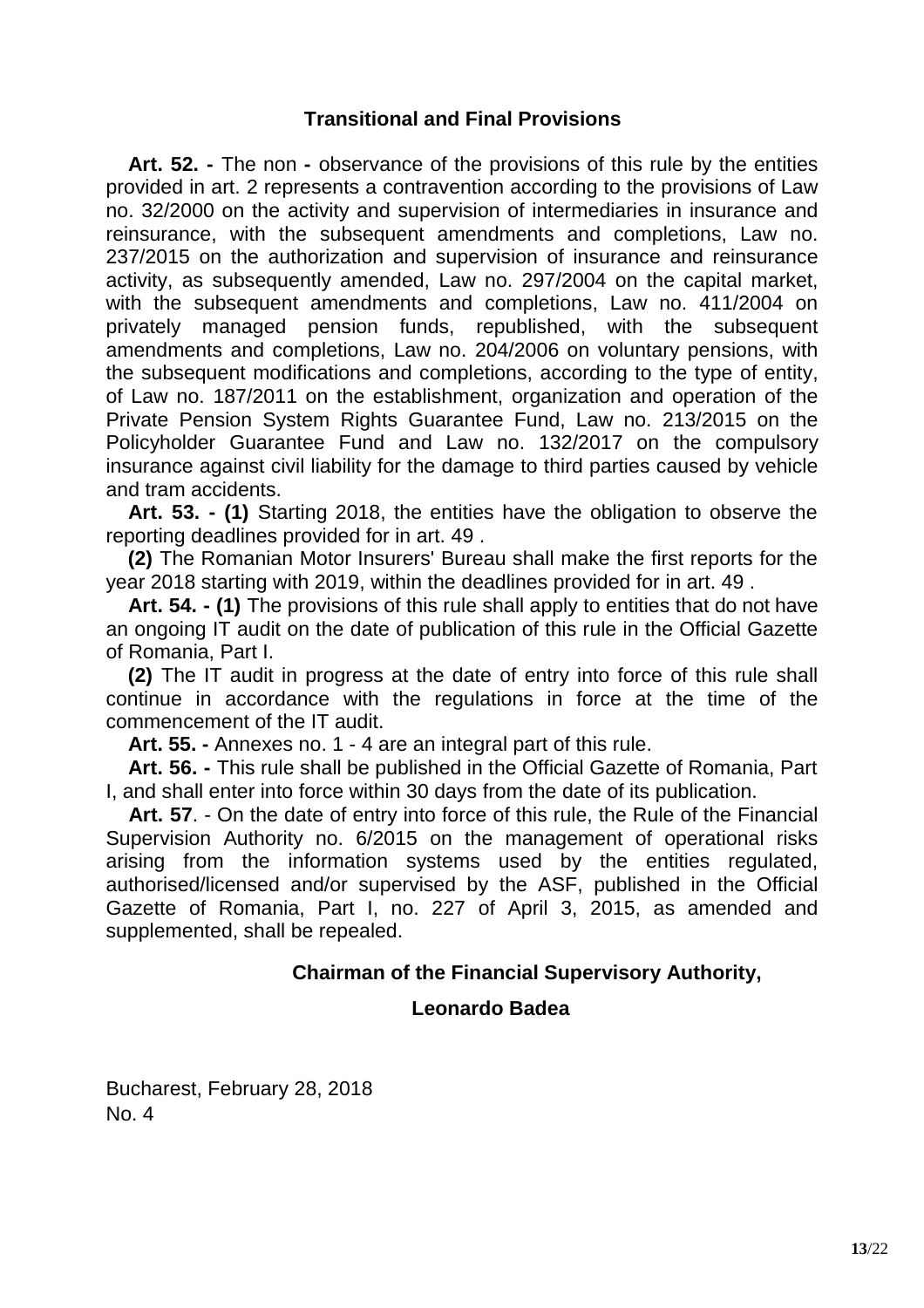## **DEFINITIONS AND ABBREVIATIONS**

- **1.** electronic archiving means the document storage in digital format;
- **2.** risk analysis means the analysis of significant threat scenarios, in order to assess the probability of materialisation thereof and the potential impact that such event would have on the entity and its operations;
- **3.** ethical hacking/penetration test means the assessment of the information systems by simulating actual attacks in real life conditions on networks, information systems and computer programs used by the entity assessed or audited, as appropriate;
- **4.** IT audit means the collection and evaluation of samples to determine whether the information system meets the performance and working parameters according to the design requirements, if it ensures the functionalities necessary for the business requirements and compliance with the laws in the field, if it is secured, if it maintains the integrity of the processed and stored data, if it allows the achievement of the entity's strategic objectives and efficient use of IT resources;
- **5.** IT auditor means the authorised natural person holding an IT auditor certification or the legal person with certified staff, carrying out an auditing activity of information systems, according to the regulations and best practices in the field;
- **6.** database means the structure of organisation of information in one or more fields of application, in order to make it accessible at all times to users via the computer programs as a whole;
- **7.** data centre means a secured space, equipped with computers and communications equipment by means of which data in electronic form are received, stored and sent, which shall be implemented in compliance with specific standards, using the level concept or an equivalent thereof, including, but not limited to, the standards SR EN 50600 (European Standard - means Data Centres Facilities and Infrastructures) or TIA-942 (Telecommunications Industry Association);
- **8.** level 2 data centre means a data centre meeting the requirements of TIA-942 tier 2 or equivalent and the infrastructure of which has 99.741% availability characteristics, a dedicated circuit for cooling and power supply, redundant components, raised floor, uninterruptible power sources, a generator and maximum 22 hours of non-functioning per year.
- **9.** life cycle means all stages of a life cycle of an IT service, configuration element, incident, problem or change, without limitation thereto;
- **10.** public cloud computing means the IT infrastructure, with configurable computing resources that allow for the provision of IT services on request and is provided through public data centres, other than the entity's own IT infrastructure, through an external provider, as a distributed package of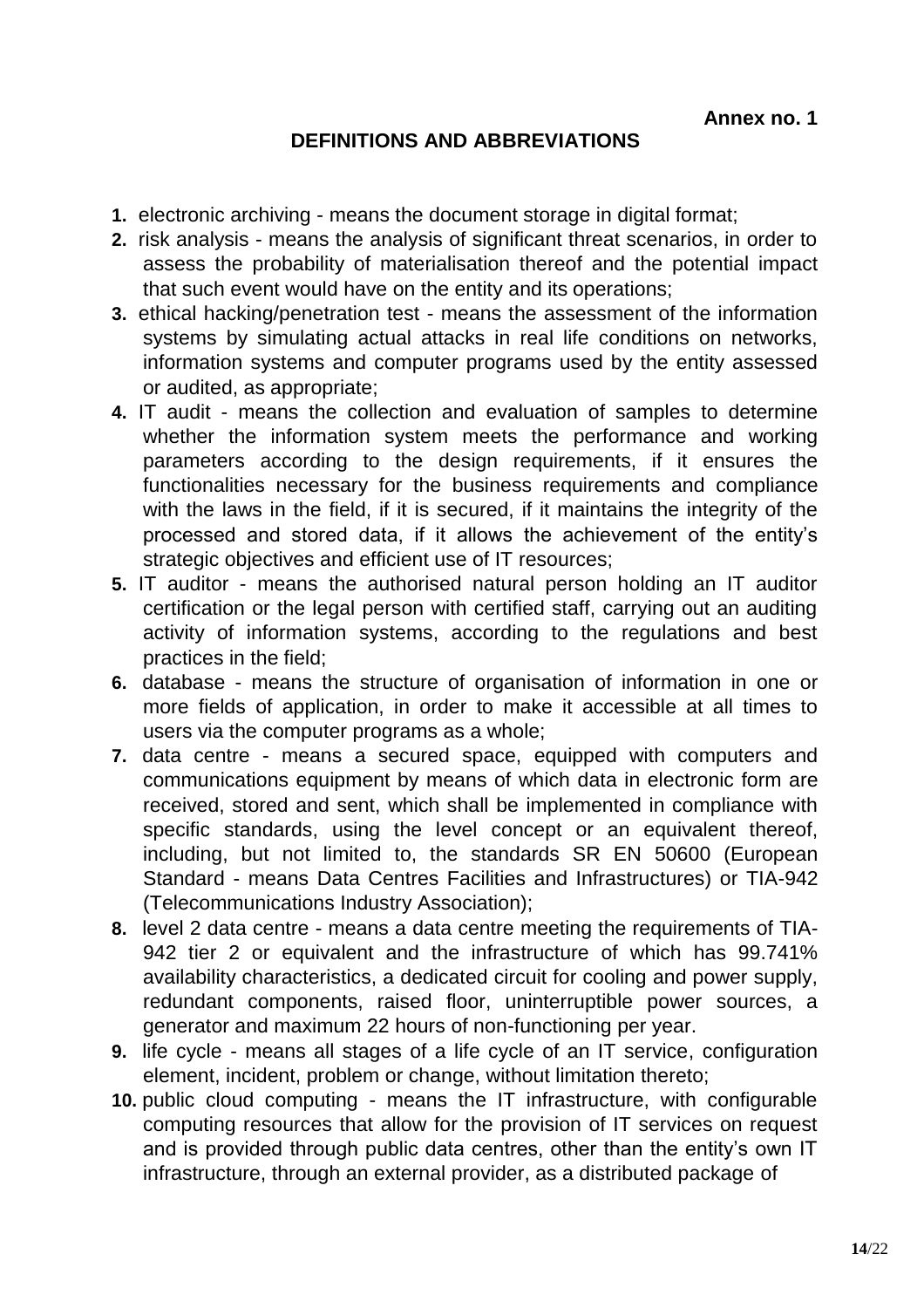computing services, computer software, access to information and data storage;

- **11.** communications/telecommunications means transmission systems, and any other resources which permit the conveyance of signals by wire, radio, optical fibre or other electromagnetic means, and the technologies used in the communication processes, which presume the existence of an IT environment consisting of computer hardware, specialised software, and data transmission/reception electronic devices;
- **12.** IT controls means all the policies, procedures, practices and organisational information structures designed to provide reasonable assurance that the business objectives shall be achieved and unwanted events shall be prevented or detected and corrected;
- **13.** (computer) data means any representation of facts, information or concepts in a form suitable for processing in an information system, including any software program that can cause a similar function to be performed by a information system;
- **14.** availability means the ability of an IT service or of an IT configuration item to perform the agreed functions when necessary;
- **15.** double validation means the validation of an action by two users or the existence of a double information validation involving a program that verifies a specific action by different methods;
- **16.** IT services outsourcing means the use by an entity of an external IT services provider for the provision, on a contractual basis and on a continuing basis or for a limited period, of the operations related to the technical support or processing, required for the performance of such entity's normal course of business;
- **17.** chain outsourcing means the outsourcing where the external provider subcontracts with other external providers components of the services provided to the entity;
- **18.** external provider means the authorised natural or legal person providing goods (such as hardware, software licences, components, etc.) and IT solutions, which has expertise in specialised areas, in compliance with the applicable legal framework;
- **19.** outsourced IT service provider means the authorised natural or legal person with their object of activity and expertise in the field of IT services, IT service provider in compliance with the applicable legal framework and authorisation received;
- **20.** hardware means the collection of physical and technical elements with the help of which data may be collected, verified, processed, sent, displayed and stored, including the data storage media and auxiliary computer hardware;
- **21.** security incident means any event recorded and reported at the level of the entity on the information security or information systems with a high probability of compromising operations and threatening the IT security and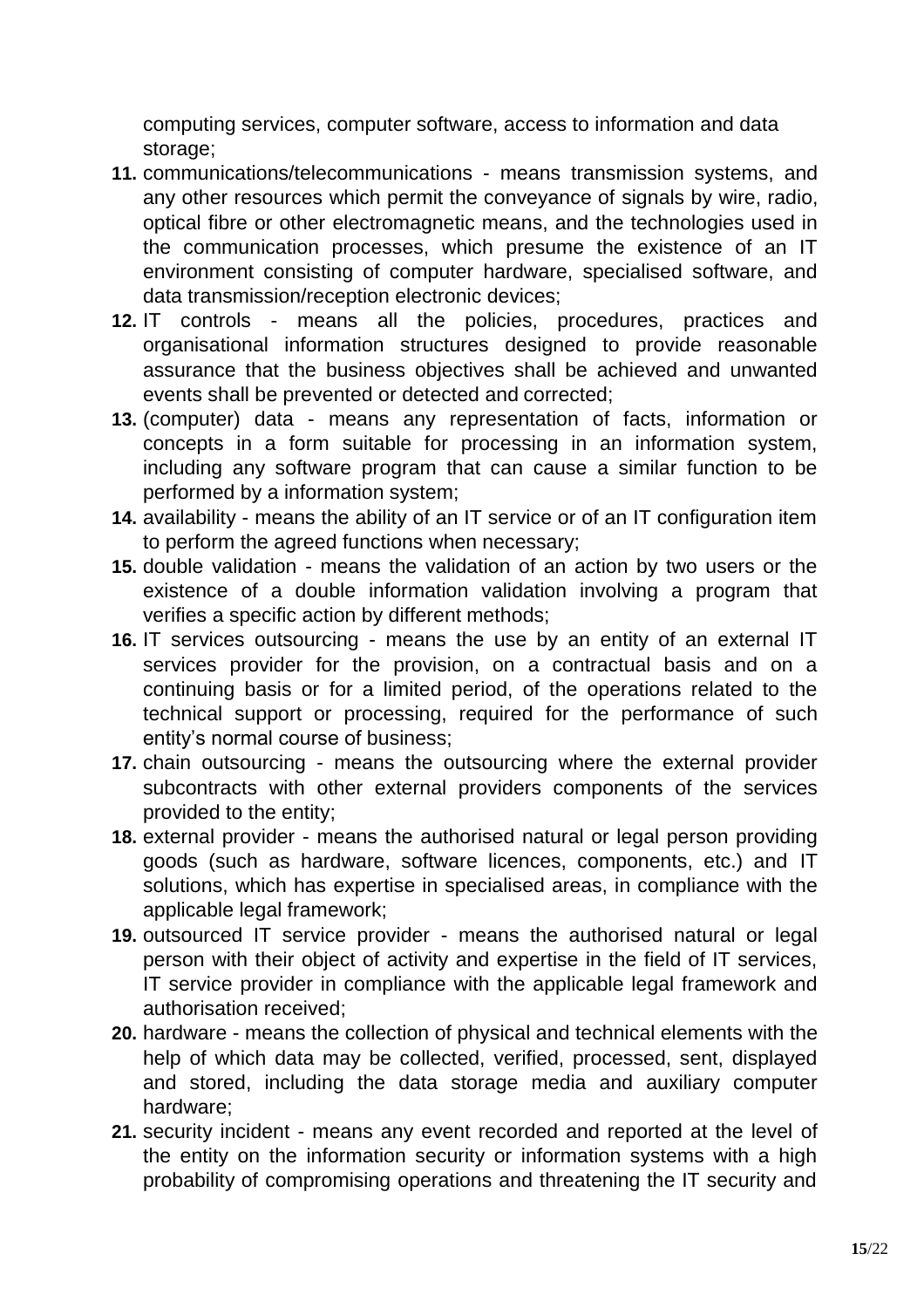the consequence of which compromises or is likely to lead to compromise information or information systems;

- **22.** key performance indicators (KPI) means the representative analytical parameters selected for monitoring key activities and processes for entities, providing an overview of the performance;
- **23.** key risk indicators (KRI) means the parameters that actually measure the risks related to the entity's procedures and activities, timely providing proper alerts of the negative consequences, which may result in direct or indirect potential losses;
- **24.** unavailability (as time duration) means the time within the availability period of the service when an IT service or critical/significant component of the service is not available;
- **25.** information means the result of the processing of data through an information system representing the basis for knowledge through some new elements in relation to previous knowledge and constitutes a resource that must be protected;
- **26.** IT infrastructure elements of the technical and material basis, by components or as a system, supporting data collection, storage and management, and also data integration, search and viewing, and other calculations and processing services of information by using information technologies, owned or externally contracted by the entity and required for its proper operation;
- **27.** integrity means preserving computer data, digitized, unaltered during communication between correspondents or during the data storage period;
- **28.** ISACA means the Information Systems Audit and Control Association;
- **29.** ISAE 3402 means the audit standard used to obtain insurance reports on controls within a service organization;
- **30.** SR ISO/IEC 27001 means a standard that establishes the requirements for an information security management system;
- **31.** change management means the process responsible for checking the life cycle of all changes to allow implementation of beneficial changes with minimal disruption of IT services;
- **32.** non-repudiation attribute to prevent the possibility of an entity to deny an action taken in the information context;
- **33.** Cooperation Plan in the field of information and network security means a plan that establishes the organisational roles, obligations and responsibilities within the cooperation, and the procedures for maintaining or restoring the functioning of networks and information systems where these are affected by a cyber-risk or incident with a significant impact;
- **34.** computer program (application) means the set of instructions that may be executed by an information system to obtain the envisaged result;
- **35.** information resources means all information and documents, in accordance with the requirements laid down by the laws in the field, used only in the definition of IT audit;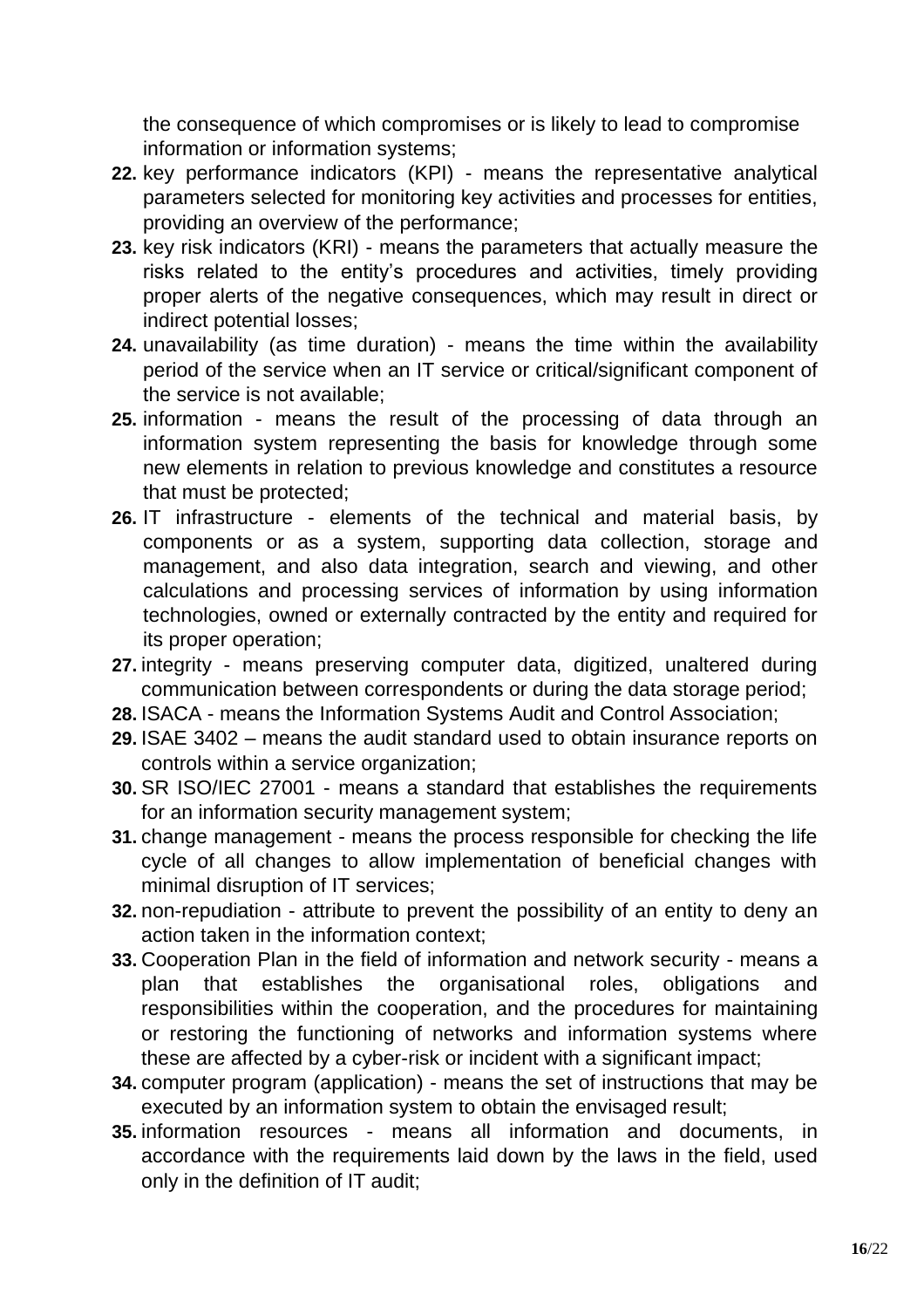- **36.** network means the equipment interconnected through transmission channels, including, but not limited to, computer network;
- **37.** security risk means any circumstance or event that has a potentially negative effect on the security of information systems;
- **38.** systemic risk means the risk of damage to an important area of the financial system or any financial market, which has the potential to result in serious negative consequences for the internal market and the real economy, instability of the financial system, potentially catastrophic, caused or accentuated by idiosyncratic events or conditions of entities;
- **39.** significant risks means the risks with serious impact on the enteritis' financial, pecuniary and/or reputational situation;
- **40.** IT audit report means the tool by which the purpose of the audit, targeted objectives, applied rules/standards, period, nature, scope, procedures, findings and conclusions of the audit and any reservation of the IT auditor on the audited information system are communicated;
- **41.** IT test report means the tool by which the purpose of the test, targeted objectives, applied rules/standards, period, nature, scope, procedures, findings and conclusions of the test, and any reservation of the testing team on the tested information system are communicated;
- **42.** (IT) information technology risk means the subcomponent of the operational risk which refers to the actual or future risk of negatively affecting the entities' or investors' gains and capital, on the one hand, and participants and policyholders, on the other hand, caused by the inadequacy of the IT strategy and policy, information technology and processing thereof, in terms of management capacity, integrity, controllability and continuity, or improper use of the information technology;
- **43.** (cyber) security means the ability of a network or an information system, resulting from the application of a set of reactive and proactive measures, to withstand, at a given level of confidence, accidental or malicious actions that compromise the availability, authenticity, integrity or confidentiality of the data stored or transmitted, or of the related services offered by the network or the information system or accessible through them;
- **44.** (digital) electronic signature means the indispensable attribute of the electronic document, obtained as a result of its cryptographic transformation, using the private key in accordance with Law No. 455/2001 on the electronic signature, republished;
- **45.** IT service means the combination of persons, processes and technologies provided within the entity or by an IT service provider, which is based on the use of information technology and providing the technical support necessary to carry out the entity's activity, and which should be defined in an SLA;
- **46.** information system means the group of functionally inter-connected devices for the purposes of the automated obtaining of the information necessary for the entity's operational and managerial activities, through the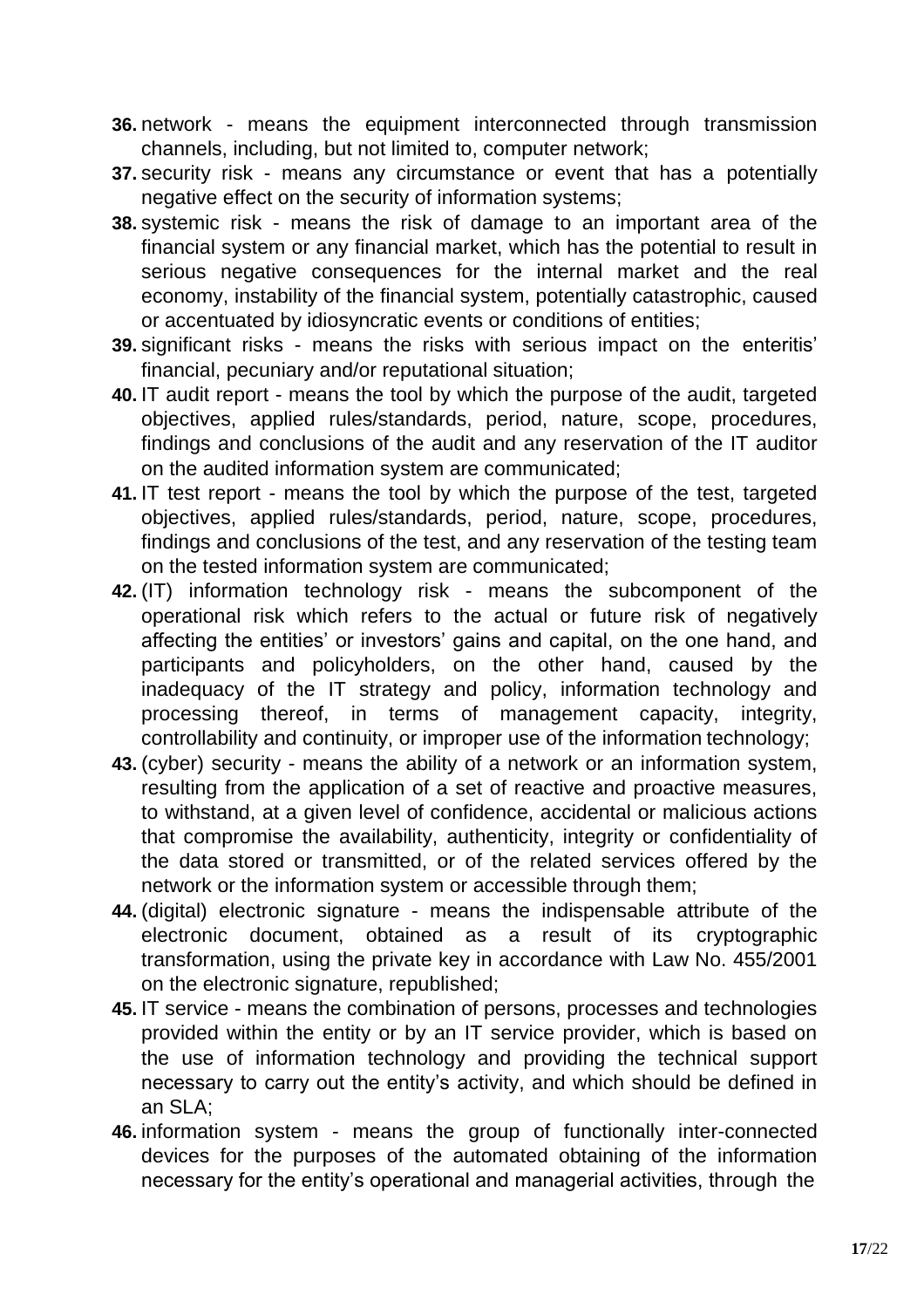IT services, hardware equipment and software products, manual procedures, databases and mathematical models for analysis, planning, control and decision-making, using components for entering and processing data, processing components such as servers, computers, basic operating software system, computer programs, computer networks and telecommunications, storage components and users, without being limitative;

- **47.** software means the entire program product range, consisting of at least the following elements: operating systems, drivers or computer programs;
- **48.** (IT) information technology or information and communications technology - means the technology required for processing (obtaining, processing, storing, converting and transmitting) the information, in particular by using electronic computers and corresponding programs;
- **49.** TIA-942 means the standard that defines the infrastructure of a data centre, in particular in terms of cabling system and network design, but it also covers its location, cooling, power supply and equipping, and also any environmental aspects;
- **50.** vulnerability means the facts, processes and/or phenomena diminishing the information systems' response capacity to existing or potential risks, or favoring their occurrence and development, with an impact on functionality and utility.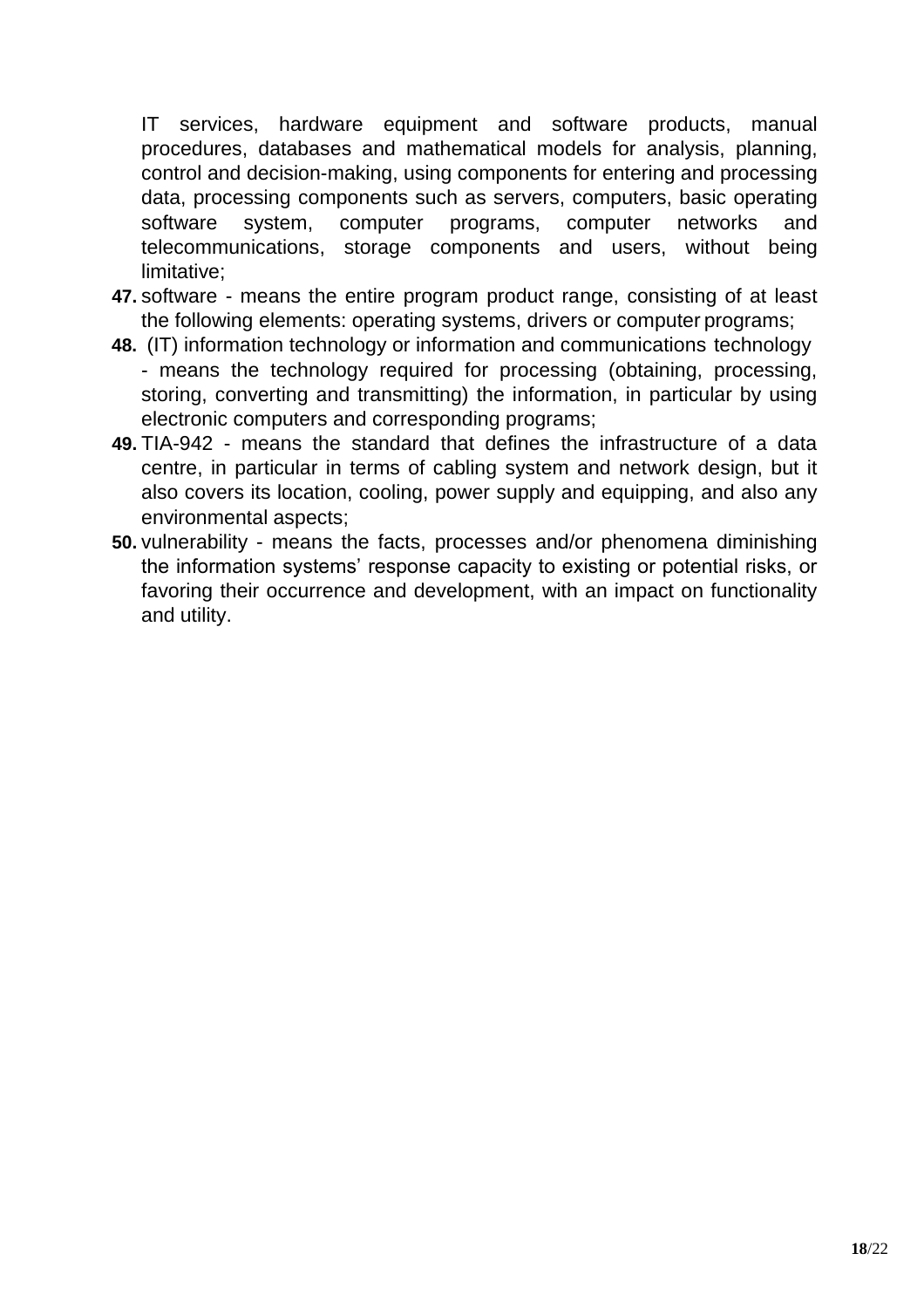## Mandatory activities carried out by entities

#### The entities shall carry out the activities indicated in the table below, in accordance with the corresponding risk categories.

|                                 | Activity<br>Entity's risk category        |                              |             |        |                    |
|---------------------------------|-------------------------------------------|------------------------------|-------------|--------|--------------------|
|                                 |                                           |                              | Significant | Medium | Low                |
|                                 |                                           |                              |             |        |                    |
|                                 | A) Internal assessment of the operational | X                            | X           | Χ      | X                  |
|                                 | risk and risk register                    |                              |             |        |                    |
|                                 |                                           | B) Organisation by processes |             |        |                    |
| 1                               | Availability Management                   | x                            | X           | x      |                    |
| 2                               | <b>User Management</b>                    | x                            | X           | x      | $\pmb{\mathsf{x}}$ |
| 3                               | Incident Management                       | x                            | x           | x      |                    |
|                                 |                                           | 4 Change Management          |             |        |                    |
| a)                              | Computer Program Life Cycle<br>Management | X                            | X           | Χ      | X                  |
| b)                              | Version Management                        | x                            | x           | x      | x                  |
| c)                              | <b>Test Management</b>                    |                              | х           | x      | х                  |
| 5                               | Capacity Management                       | x                            | X           | x      |                    |
| 6                               | Configuration                             | x                            | x           |        |                    |
|                                 | Management                                |                              |             |        |                    |
|                                 | Service-level Management (SLA)            | X                            | x           | X      |                    |
|                                 |                                           | 8 Security Management        |             |        |                    |
| a)                              | General requirements                      | x                            | X           | x      | х                  |
| b)                              | Vulnerability scanning                    | X                            | X           |        |                    |
| C)                              | <b>Penetration Tests</b>                  |                              |             |        |                    |
| g                               | <b>Continuity Management</b>              | x                            | x           | Χ      |                    |
| C) Control and measuring points |                                           |                              |             |        |                    |
| 1                               | General controls                          | x                            | x           | x      |                    |
| 2                               | Computer programs controls                | x                            | x           |        |                    |
| 3                               | Financial flow controls                   | x                            | X           | Χ      | X                  |

## Mandatory activities of the entities, by risk categories.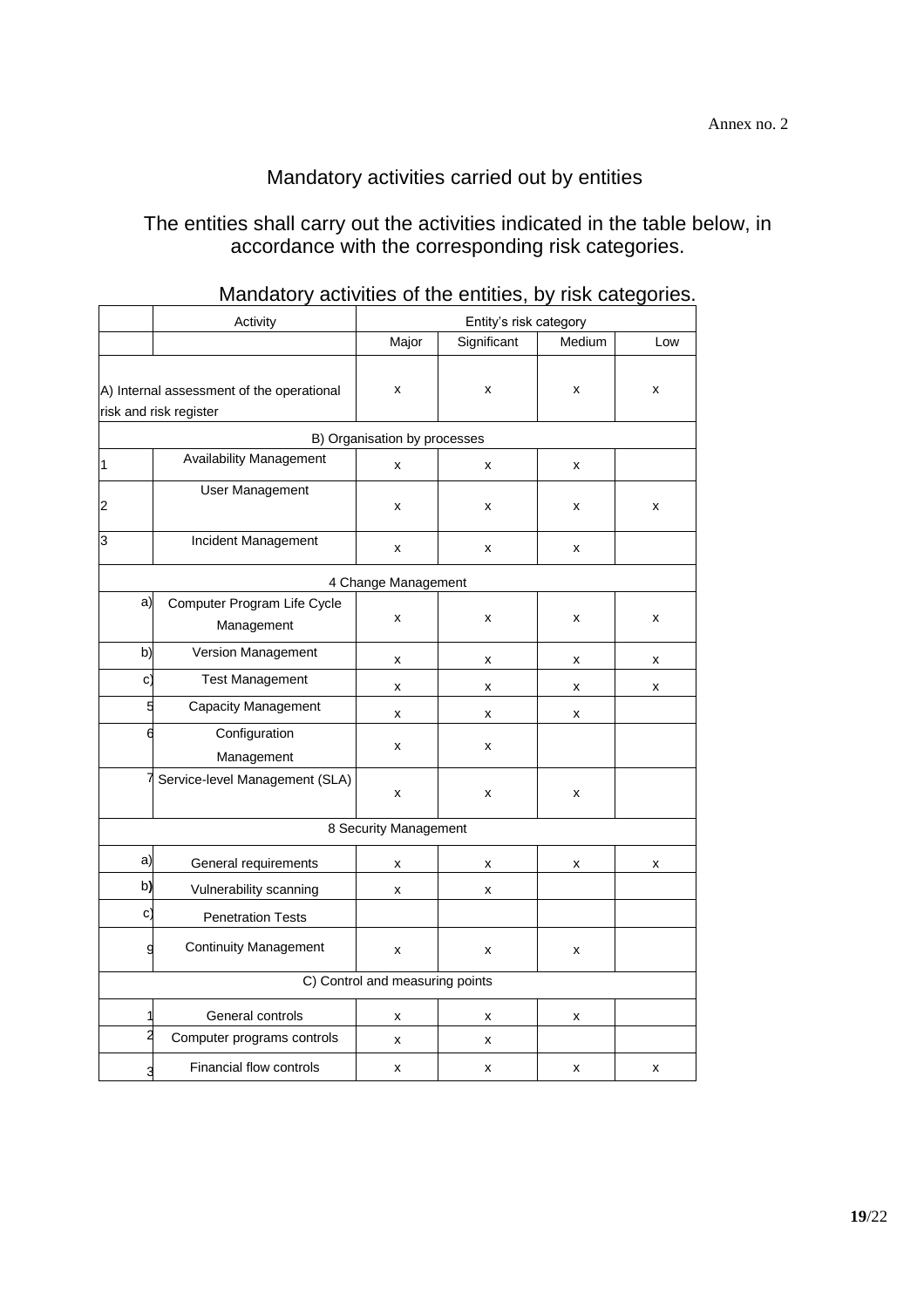|                                           | Activity                       | Entity's risk category |             |        |     |
|-------------------------------------------|--------------------------------|------------------------|-------------|--------|-----|
|                                           |                                | Major                  | Significant | Medium | Low |
|                                           |                                |                        |             |        |     |
| D) Implementation of key performance      |                                | X                      |             |        |     |
| indicators (KPI)                          |                                |                        |             |        |     |
| E) Implementation of key risk indicators  |                                | X                      | X           |        |     |
| (KRI)                                     |                                |                        |             |        |     |
| F) Information System Security Management |                                |                        |             |        |     |
| 1                                         | <b>Organisational Measures</b> | x                      | X           |        |     |
| $\overline{2}$                            | Security procedures            | x                      | X           | X      | x   |
| 3                                         | Security assessment            | x                      |             |        |     |
| 4                                         | Cooperation Plan               | x                      | X           | X      | x   |

<sup>1</sup> For reporting, the penetration test will be performed during the audited period.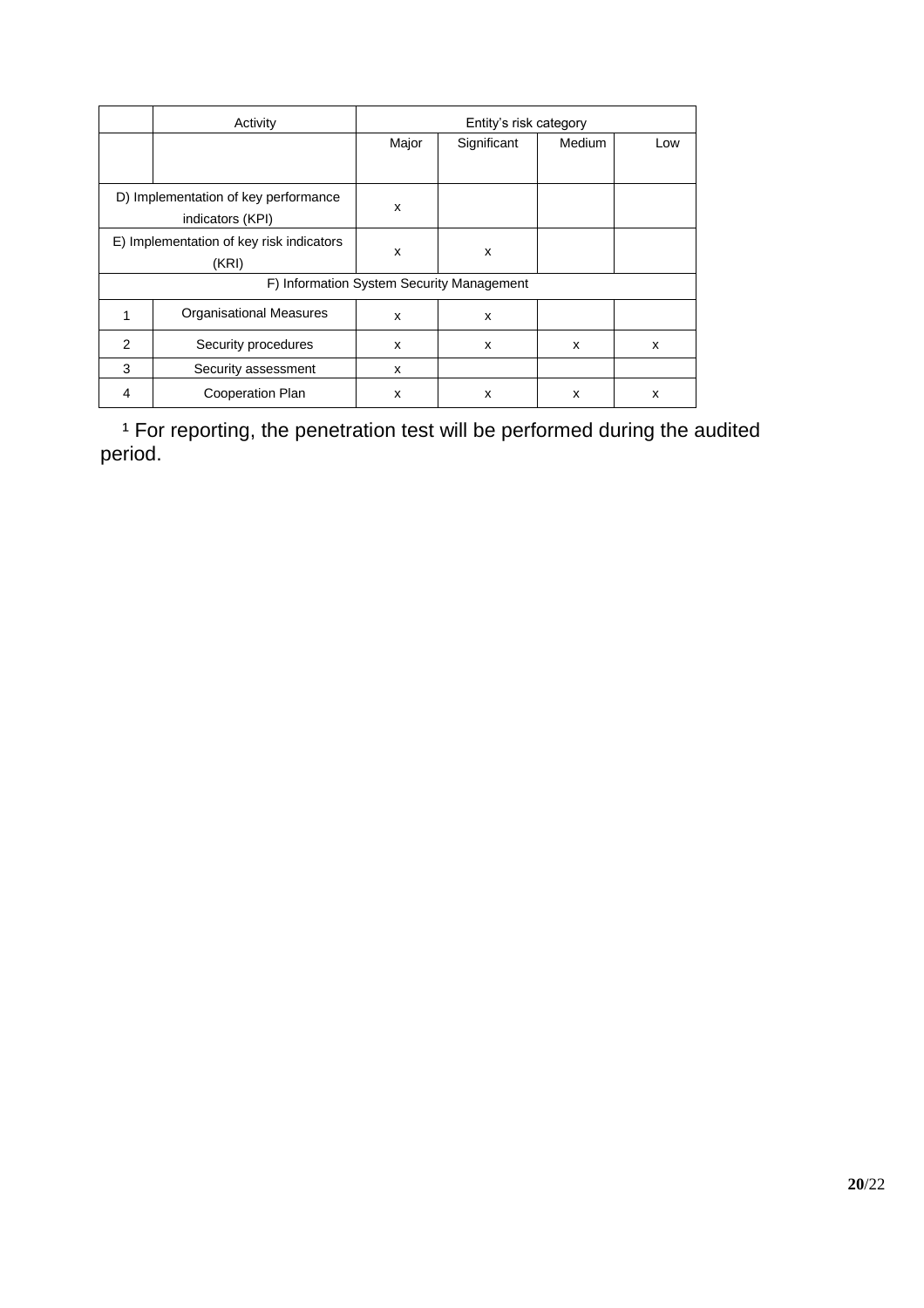## **ANNEX No. 3**

#### Reporting template

**I.** IT Audit Report

**II.** Annexes to the IT audit report:

**1.** Summary of observations

**2.** Internal Operational Risk Analysis and Risk Register

**3.** Requirements related to external suppliers and outsourced IT service providers for major IT systems

**4.** Process organization

**5.** Conclusions of the audit team on compliance with requirements

**6.** Own-account statement of the external IT auditor

**7.** Own-account statement of the legal representative of the IT audited entity with internal resources

**I.** IT Audit Report

| #            | Chapter                                                                                                                                                                                                                                                | Comments / Explanations                                                                                                                                                                                                                                                                                                                   |
|--------------|--------------------------------------------------------------------------------------------------------------------------------------------------------------------------------------------------------------------------------------------------------|-------------------------------------------------------------------------------------------------------------------------------------------------------------------------------------------------------------------------------------------------------------------------------------------------------------------------------------------|
|              | A Title of report                                                                                                                                                                                                                                      |                                                                                                                                                                                                                                                                                                                                           |
|              | Recipients of the report and any<br><b>B</b> restrictions<br>on<br>the<br>content<br>and<br>circulation of the report                                                                                                                                  |                                                                                                                                                                                                                                                                                                                                           |
|              | C Introductory paragraph                                                                                                                                                                                                                               | Identification of the audited entity (Name / Registration number with the<br>National Trade Register / Office Address) Inclusion of the statement that<br>information systems were audited as a result of the legal obligation imposed<br>by this regulation                                                                              |
| $\mathsf{D}$ | Assumption of responsibility by the<br>management of the entity regarding the<br>audit of information systems.                                                                                                                                         |                                                                                                                                                                                                                                                                                                                                           |
|              | $E$ Responsibility of the IT auditor                                                                                                                                                                                                                   | The IT audit report shall at least include the following assertions<br>: "It is the responsibility of the IT auditor to express an opinion on the<br>compliance of the IT systems with the provisions of this rule";<br>- the IT audit report was prepared in accordance with the audit standard<br>used, respectively. (to be mentioned) |
|              | Identification data of the IT audit team<br>certified coordinator / IT auditor natural<br>person / IT certified internal auditor                                                                                                                       | Name, surname, telephone number, fax number, e-mail address and<br>business address                                                                                                                                                                                                                                                       |
| G            | The signature of the IT audit team<br>certified coordinator and the signature<br>of the legal representative of the IT<br>auditor legal entity / the signature of the<br>IT auditor natural person / signature of<br>the IT certified internal auditor |                                                                                                                                                                                                                                                                                                                                           |
|              | The objectives of the IT audit activity,<br>the audited period                                                                                                                                                                                         |                                                                                                                                                                                                                                                                                                                                           |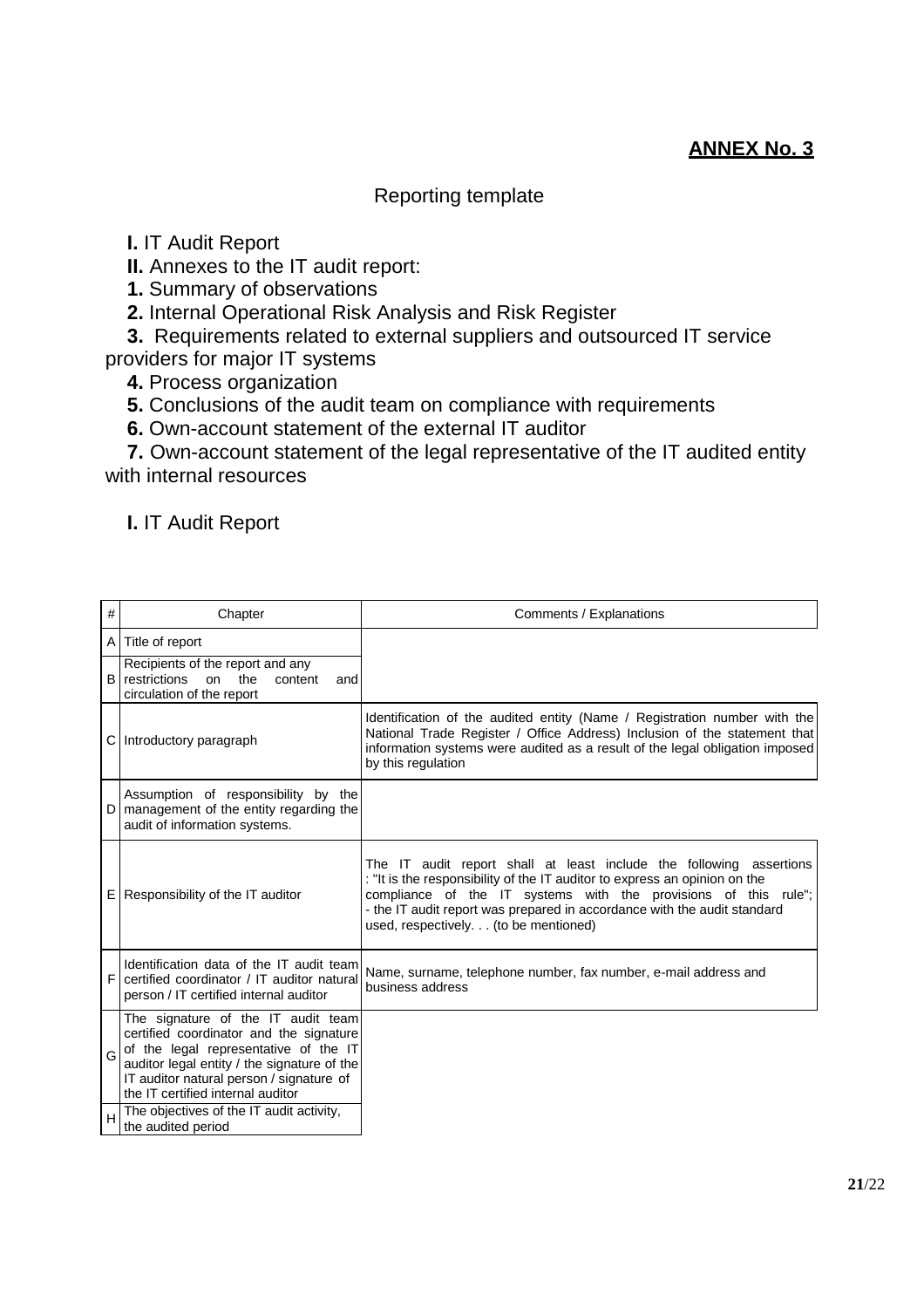| L  | The office where the IT audit activity<br>takes place, the date of preparation of<br>the IT audit report                                                                                                                              | Address of the office where the IT audit activity (main office / branch /<br>subsidiary) took place, the date of preparation of the IT audit report                                                                                                                                                                                                                                                                                                                                                                                                                                                                           |
|----|---------------------------------------------------------------------------------------------------------------------------------------------------------------------------------------------------------------------------------------|-------------------------------------------------------------------------------------------------------------------------------------------------------------------------------------------------------------------------------------------------------------------------------------------------------------------------------------------------------------------------------------------------------------------------------------------------------------------------------------------------------------------------------------------------------------------------------------------------------------------------------|
|    |                                                                                                                                                                                                                                       | Identification<br>important<br>information<br>οf<br>systems<br>used<br>by<br>the<br>entity and their reporting in accordance with the table below:                                                                                                                                                                                                                                                                                                                                                                                                                                                                            |
|    |                                                                                                                                                                                                                                       | Included<br>Major<br>Management of<br>in the IT audit<br>information<br>Function<br>the<br>Nr.<br>scope<br>fulfilled<br>major IT system<br>system<br>(internal / external)                                                                                                                                                                                                                                                                                                                                                                                                                                                    |
| JI | Description of the IT audit scope                                                                                                                                                                                                     | For the major IT systems included in the IT audit scope, the following shall<br>mentioned:<br>be<br>- description of the hardware components of the major information systems<br>used:<br>- organizational measures: applicable policies and procedures implemented;<br>- a summary containing the analysis of the risks related to the activity, the<br>possible deficiencies of the major audited information system and the<br>associated risk mitigation measures based on the general or specific<br>controls implemented according to the provisions of this rule                                                       |
| K. | References to the implementation of the<br>entity's action plan resulting from the<br>previous IT audit activity, if any                                                                                                              | Verification of the implementation method of the measures, and observance<br>of the assumed deadlines.                                                                                                                                                                                                                                                                                                                                                                                                                                                                                                                        |
| IT | References concerning the veracity of<br>indicators reported in accordance with<br>the provisions of art. 49 par. (1) of this<br>rule, relating to the period between two<br>IT audits and the compliance of<br>reporting made to ASF |                                                                                                                                                                                                                                                                                                                                                                                                                                                                                                                                                                                                                               |
| M  | References on how the entity performs<br>the annual assessment of operational<br>risks arising from the use of important<br>information systems as provided in Art.<br>6 par. (1) of this Rule                                        | Opinion on the plausibility of the methodology/techniques used and on the<br>control measures implemented to address identified operational risks                                                                                                                                                                                                                                                                                                                                                                                                                                                                             |
| N  | result<br>after<br>obtained<br>The<br>penetration test, as applicable                                                                                                                                                                 | When the IT auditor performs the penetration test, the following should be<br>mentioned:<br>description<br>of<br>methodology<br>the<br>techniques<br>used;<br>results<br>the<br>οf<br>the<br>mentioning<br>test;<br>- the recommendations addressed to the entity and the entity's management<br>the response.<br>In the case where the penetration test was not performed by the IT auditor,<br>latter<br>check:<br>the<br>will<br>methodology<br>the<br>techniques<br>used;<br>results<br>obtained<br>the<br>the<br>from<br>test.<br>- the recommendations addressed to the entity and the entity's management<br>response. |
| Α  | The affirmation of compliance, reflected<br>in the opinion of the IT auditor                                                                                                                                                          | Positive opinion, qualified opinion, negative opinion, as the case may be                                                                                                                                                                                                                                                                                                                                                                                                                                                                                                                                                     |

**II.** Annexes to the IT audit report

**1.** Summary of the observations

The annex is assumed by the audited entity when signed by the legal representative and includes, without limitation to:

**a)** description of nonconformity / finding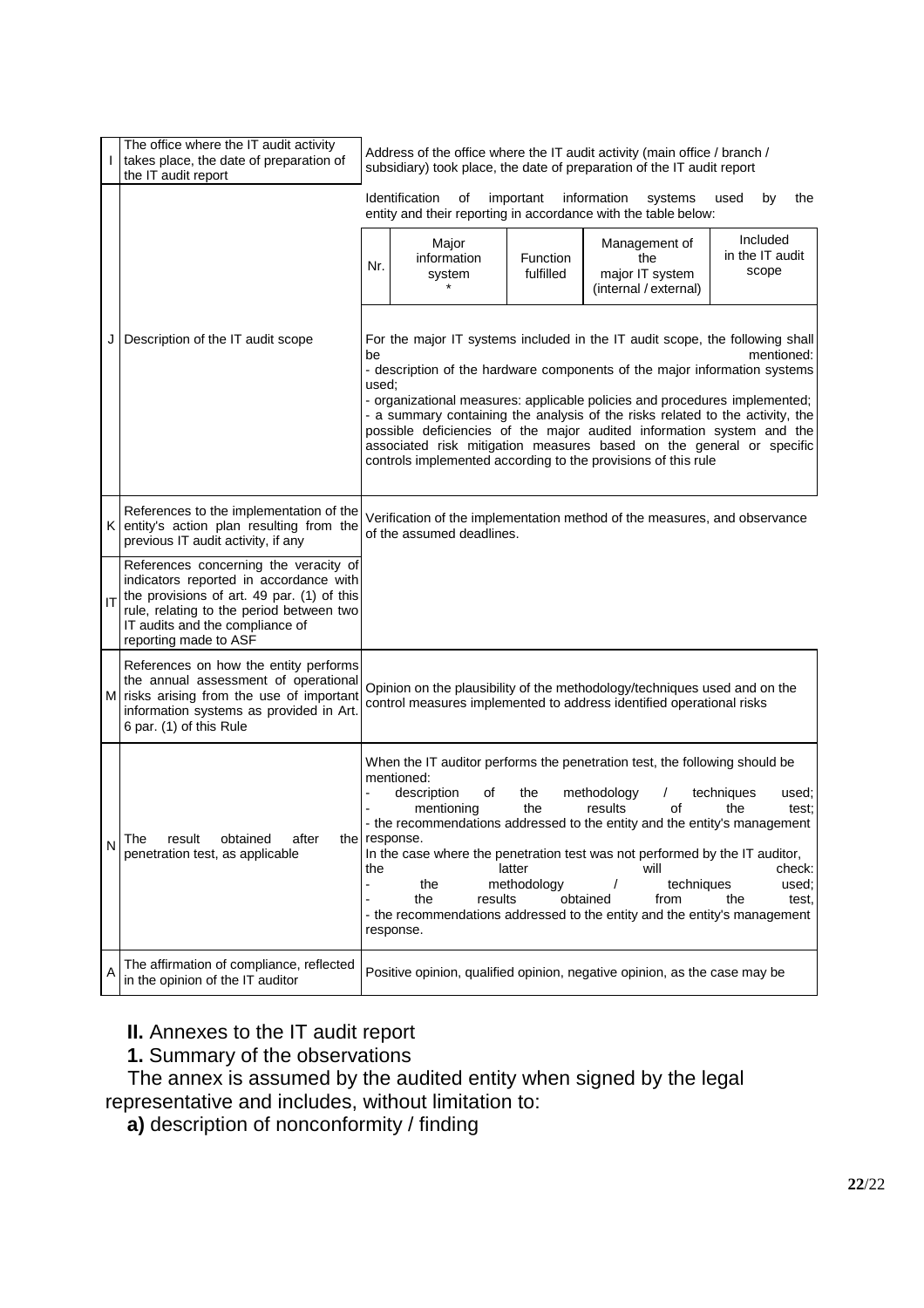**b)** the importance of nonconformity / finding:

**c)** associated risks;

**d)** the likelihood that these findings will have a significant impact; the IT auditor's recommendations for corrective actions and the management response of the audited entity for each finding in the report (including after the penetration test);

**e)** the action plan assumed by the audited entity containing the actual measures, the implementation deadline and the persons responsible for the implementation.

**2.** Internal Operational Risk Analysis and Risk Register

The annex contains the following information, but is not limited to:

**a)** the description of the policy / methodology used by the entity;

**b)** the results of the review of risks arising from the use of IT systems;

**c)** the results of the IT auditor's assessment of the control measures implemented to address identified operational risks (for significant risks).

**3.** Requirements related to external suppliers and outsourced IT service providers for major IT systems

Reporting is done by filling in the table below

**4.** Organization by processes

The appendix contains information on availability management, namely:

**a)** measuring the availability of important information systems (complying with TIA-942 Tier 2 requirements);

**b)** major information systems for which measurements have been made regarding their availability;

**c)** a description of how the availability of major information systems has been measured.

Reporting is done by filling in the table below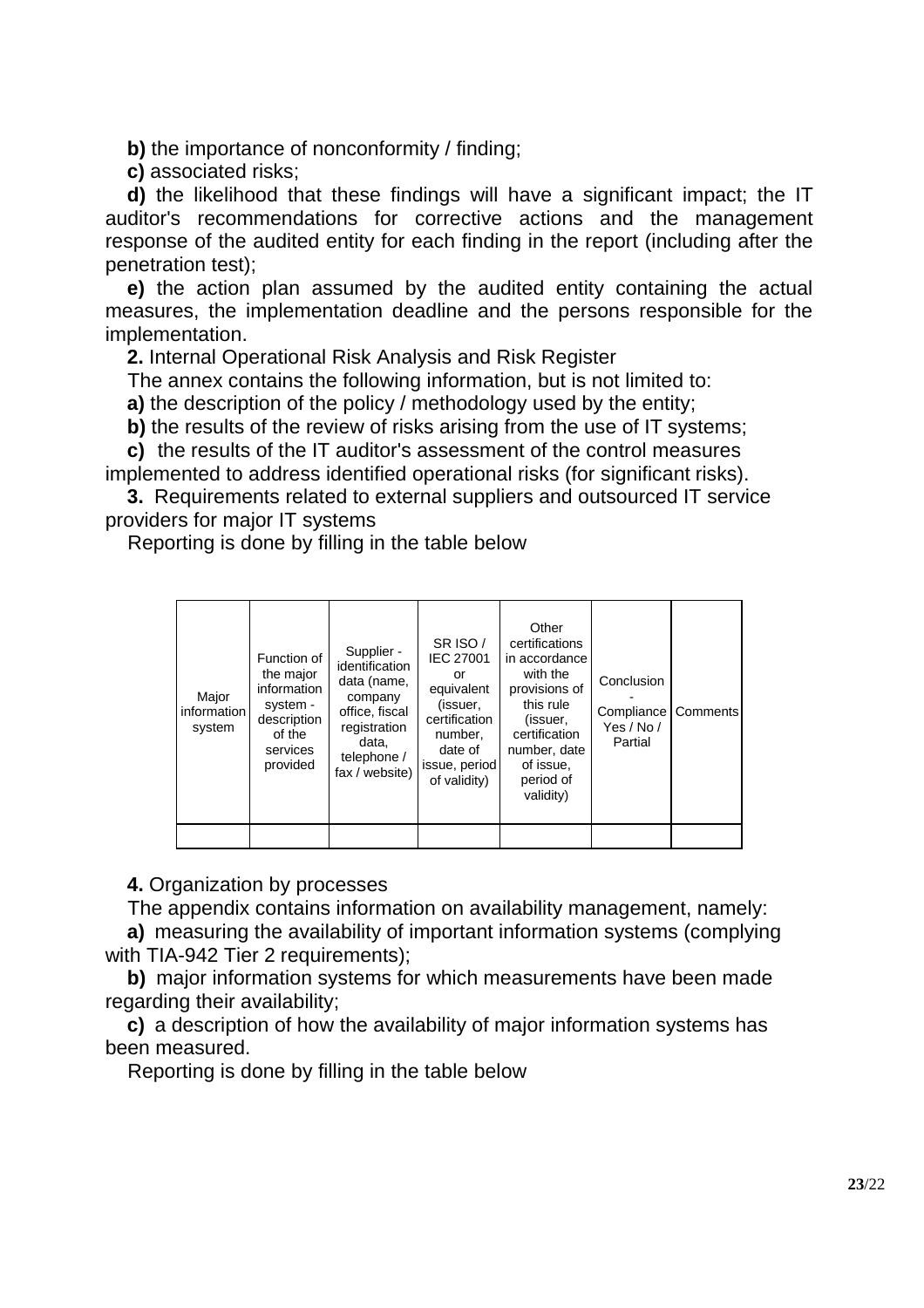| Major<br>information<br>system | The availability<br>of the major<br>information<br>system in the<br>measured<br>period | Period I<br>under<br>test | Conclusion -<br>Compliance<br>Yes / No | <b>Comments</b> |
|--------------------------------|----------------------------------------------------------------------------------------|---------------------------|----------------------------------------|-----------------|
|                                |                                                                                        |                           |                                        |                 |

# **5.** Conclusions of the audit team on compliance with requirements

| No. | Item under<br>review | Compliance YES / NO /<br>PARTIAL / NOT<br><b>APPLICABLE</b> | Comments / Motivations in the<br>event of non-compliance |
|-----|----------------------|-------------------------------------------------------------|----------------------------------------------------------|
| 1.  | Article 3 (3)        |                                                             |                                                          |
| 2.  | Article $6(1)$       |                                                             |                                                          |
| 3.  | Article 6 (2)        |                                                             |                                                          |
| 4.  | Article 15 (1)       |                                                             |                                                          |
| 5.  | Article 15 (2)       |                                                             |                                                          |
| 6.  | Article 15 (3)       |                                                             |                                                          |
| 7.  | Article 15 (4)       |                                                             |                                                          |
| 8.  | Article 16 (1) - (a) |                                                             |                                                          |
| 9.  | Article 16 (1) - (b) |                                                             |                                                          |
| 10. | Article 16 (1) - (c) |                                                             |                                                          |
| 11. | Article 16 (1) - (d) |                                                             |                                                          |
| 12. | Article 16 (1) - (e) |                                                             |                                                          |
| 13. | Article 16 (1) - (f) |                                                             |                                                          |
| 14. | Article 16 (1) - (g) |                                                             |                                                          |
| 15. | Article 16 (1) - (h) |                                                             |                                                          |
| 16. | Article 16 (2)       |                                                             |                                                          |
| 17. | Article 17 (1)       |                                                             |                                                          |
| 18. | Article 17 (2)       |                                                             |                                                          |
| 19. | Article 18 (1) - (a) |                                                             |                                                          |
| 20. | Article 18 (1) - (b) |                                                             |                                                          |
| 21. | Article 18 (1) - (c) |                                                             |                                                          |
| 22. | Article 18 (1) - (d) |                                                             |                                                          |
| 23. | Article 18 (1) - (e) |                                                             |                                                          |
| 24. | Article 19 - (a)     |                                                             |                                                          |
| 25. | Article 19 - (b)     |                                                             |                                                          |
| 26. | Art. $19 - c$ )      |                                                             |                                                          |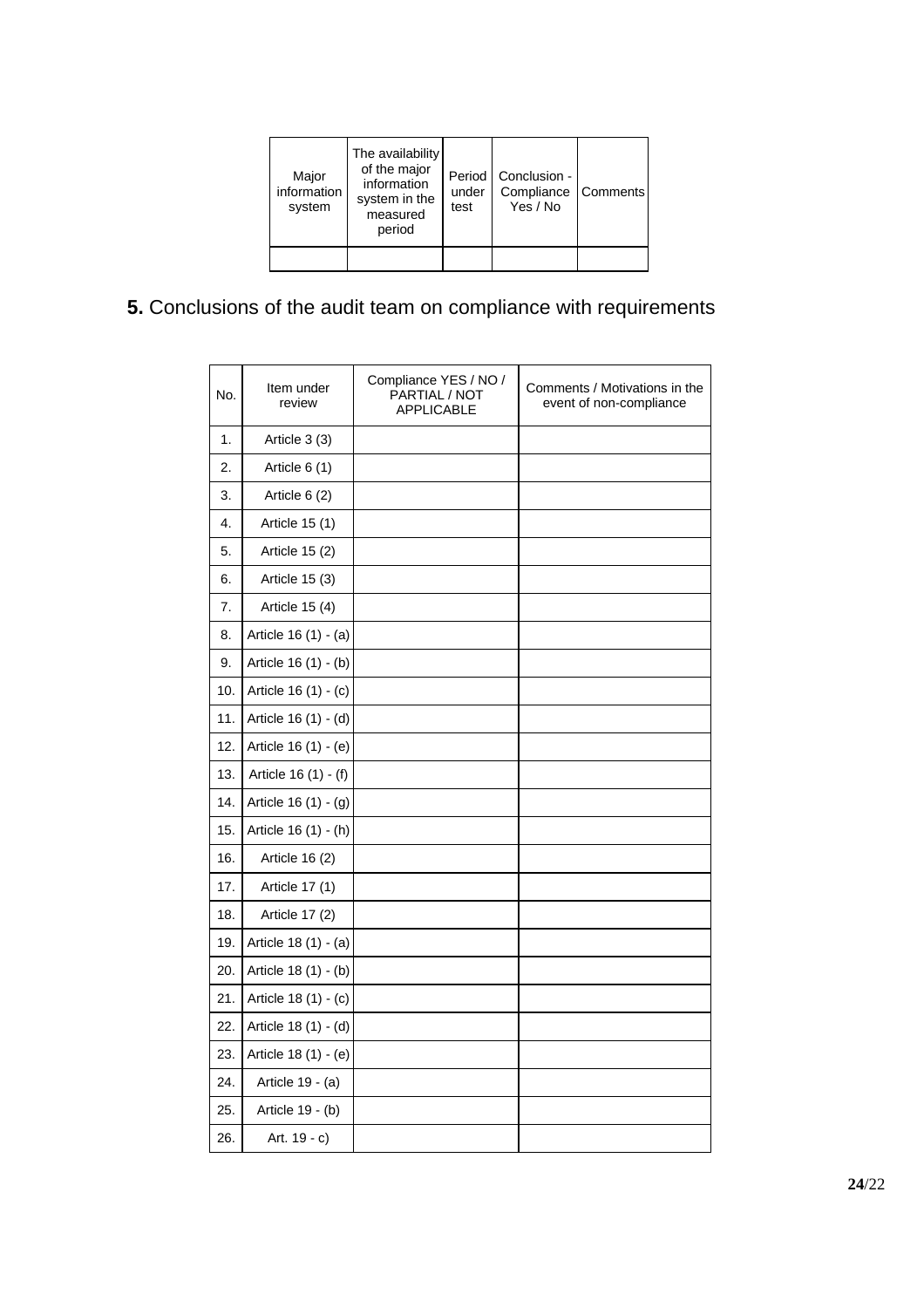| 27. | Article 19 - (d)     |  |
|-----|----------------------|--|
| 28. | Article 20 - a)      |  |
| 29. | Article 20 - b)      |  |
| 30. | Article 20 - c)      |  |
| 31. | Article 20 - d)      |  |
| 32. | Article 35 (1) - (a) |  |
| 33. | Article 35 (1) - (b) |  |
| 34. | Article 35 (1) - (c) |  |
| 35. | Article 35 (2)       |  |
| 36. | Article 36 (1)       |  |
| 37. | Article 36 (2) - (a) |  |
| 38. | Article 36 (2) - (b) |  |
| 39. | Article 36 (2) - (c) |  |
| 40. | Article 36 (2) - (d) |  |
| 41. | Article 36 (2) - (e) |  |
| 42. | Article 36 (2) - (f) |  |
| 43. | Article 36 (2) - (g) |  |
| 44. | Article 36 (2) - (h) |  |
| 45. | Article 36 (2) - (i) |  |
| 46. | Article 37           |  |
| 47. | Article 45           |  |
| 48. | Article 46 (1) - (a) |  |
| 49. | Article 46 (1) - (b) |  |
| 50. | Article 46 (1) - (c) |  |
| 51. | Article 46 (1) - (d) |  |
| 52. | Article 46 (2)       |  |
| 53. | Article 47           |  |
| 54. | Article 48 - a)      |  |
| 55. | Article 48 - b)      |  |
| 56. | Article 48 - c)      |  |
|     |                      |  |

**6.** Own-account statement of the external IT auditor

The annex contains information according to which the external IT auditor is not related to the audited entity, members of the management structure or its employees, that could affect the independence or objectivity of the IT audit activity.

**7.** Own-account statement of the legal representative of the IT audited entity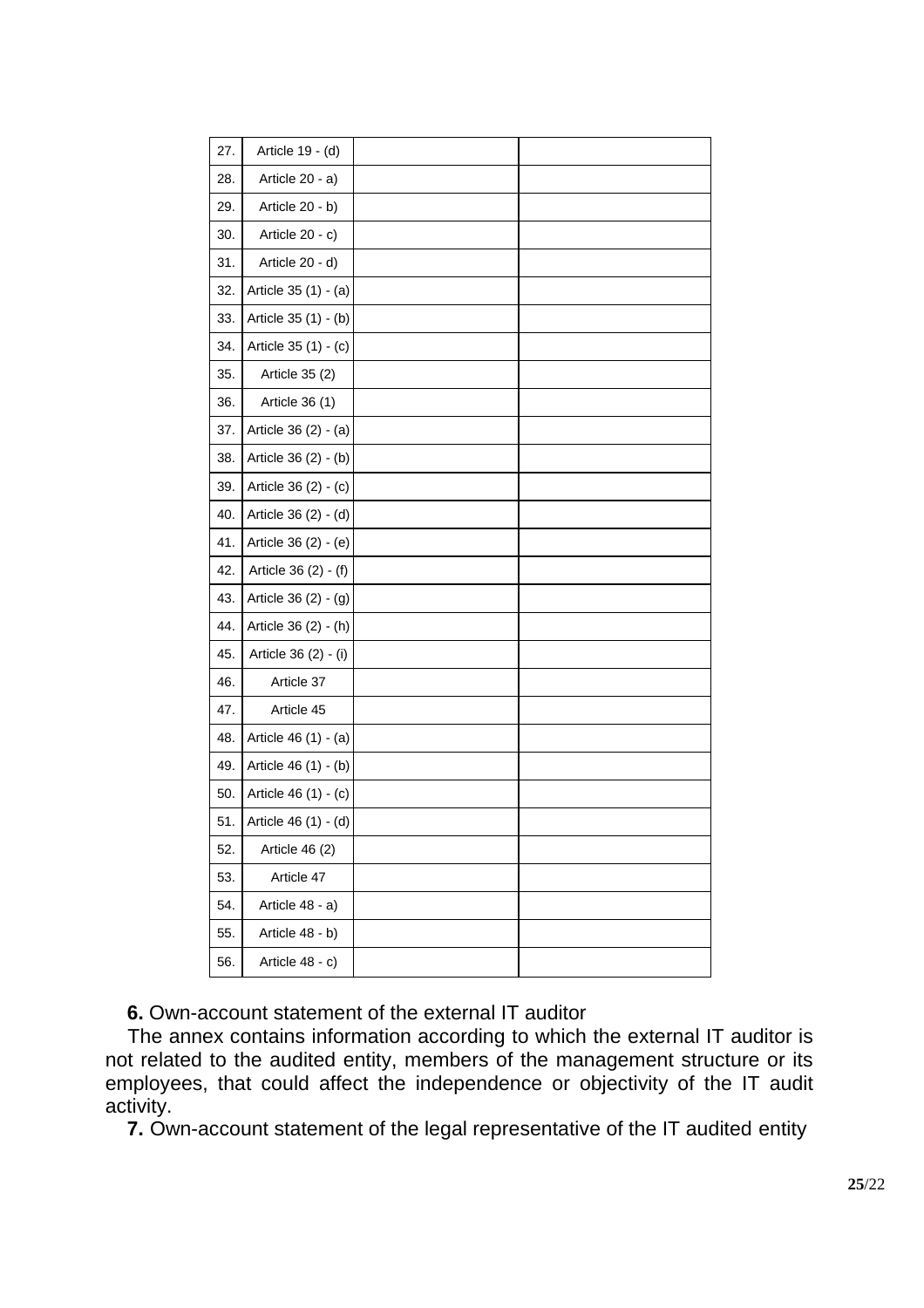with internal resources

The annex contains information on the performance of the IT audit with certified internal resources that are independent of the audited activity and a copy of the certified IT auditor certificate, signed for compliance with the original.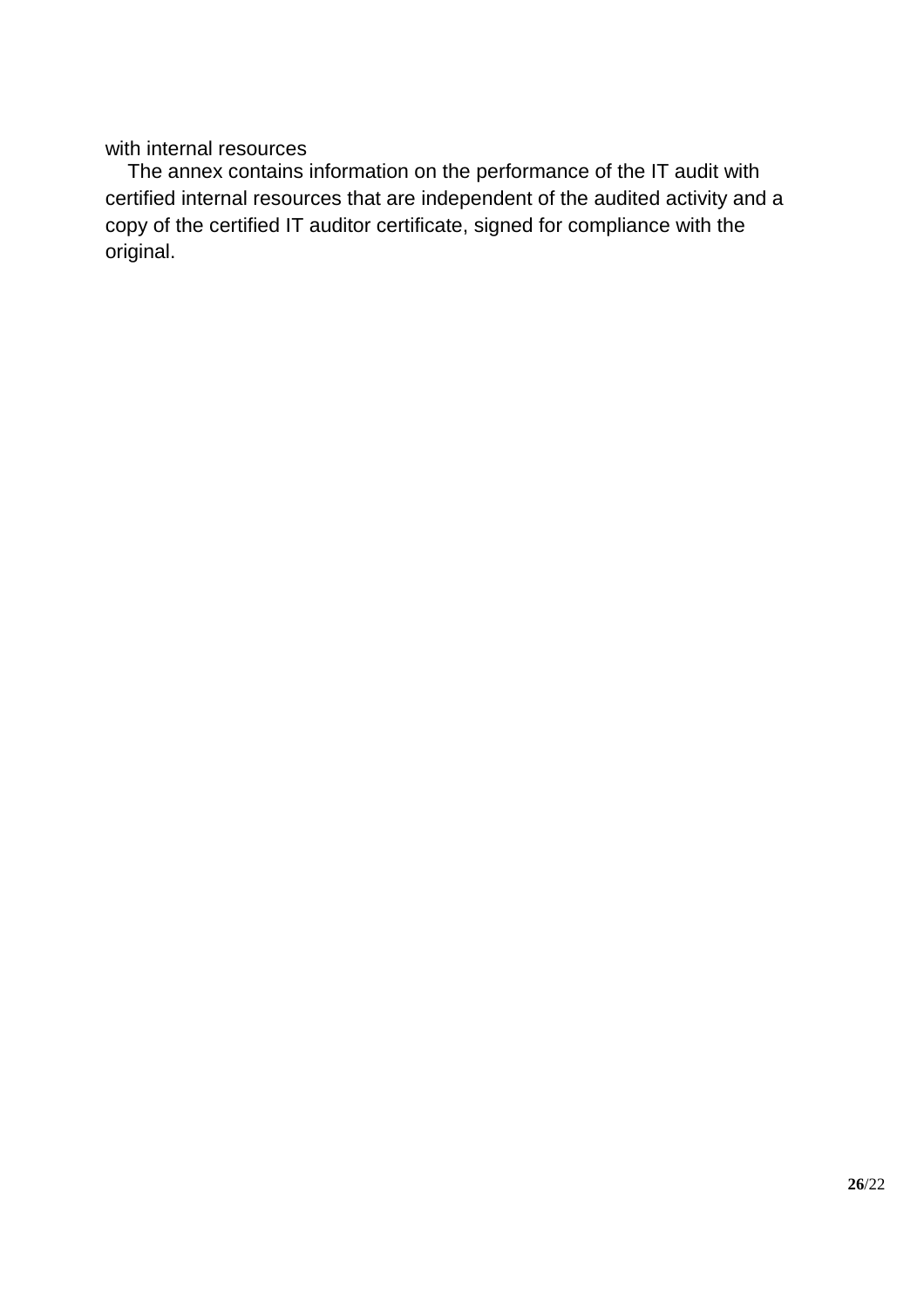## Annual Electronic Reporting Indicators

To report indicators in the table below, entities will report:

**a)** in accordance with the provisions of Art. 49 letter c) of this rule;

**b)** 0 "zero" - if there are no values of the relevant indicator for the period being reported or, where appropriate, at the end of the reporting period;

**c)** the value of the indicator - if the indicator's values are other than zero for the period being reported or, where appropriate, at the end of the reporting period.

#### Indicators to be reported:

|                                          | Indicator                                                                                                                                                                                                             |
|------------------------------------------|-----------------------------------------------------------------------------------------------------------------------------------------------------------------------------------------------------------------------|
|                                          |                                                                                                                                                                                                                       |
| Objective during the<br>reporting period |                                                                                                                                                                                                                       |
| 1                                        | 2                                                                                                                                                                                                                     |
|                                          | Indicators relating to accessing online the services provided by the entity                                                                                                                                           |
|                                          |                                                                                                                                                                                                                       |
|                                          | Number of clients (total users) accessing the online services offered by the entity                                                                                                                                   |
|                                          | Indicators relating to persons who may make modifications to the major information systems/computer programs                                                                                                          |
|                                          |                                                                                                                                                                                                                       |
|                                          |                                                                                                                                                                                                                       |
|                                          | Number of persons (total users) who have direct access to the entity's databases (referring<br>to portfolios, transactions and assets) with rights to modify the same, administrator role or<br>equivalent privileges |
|                                          |                                                                                                                                                                                                                       |
|                                          | Number of persons (total users) who have the rights to modify the entity's major computer<br>programs (internal/external/online computer programs accessed via the Internet)                                          |
|                                          |                                                                                                                                                                                                                       |
|                                          | Indicators relating to the double validation principle through operations in major information systems                                                                                                                |
|                                          | Number of operations INITIATED requiring double validation                                                                                                                                                            |
|                                          | Number of operations CONFIRMED requiring double validation                                                                                                                                                            |
|                                          | Number of operations CANCELLED requiring double validation                                                                                                                                                            |
|                                          | Indicators relating to the access to major information systems                                                                                                                                                        |
|                                          | Number of persons (total users) who have access to major information systems which<br>contain information relating to portfolios, transactions and assets                                                             |
|                                          | Number of system administrators (total users) who have access to                                                                                                                                                      |